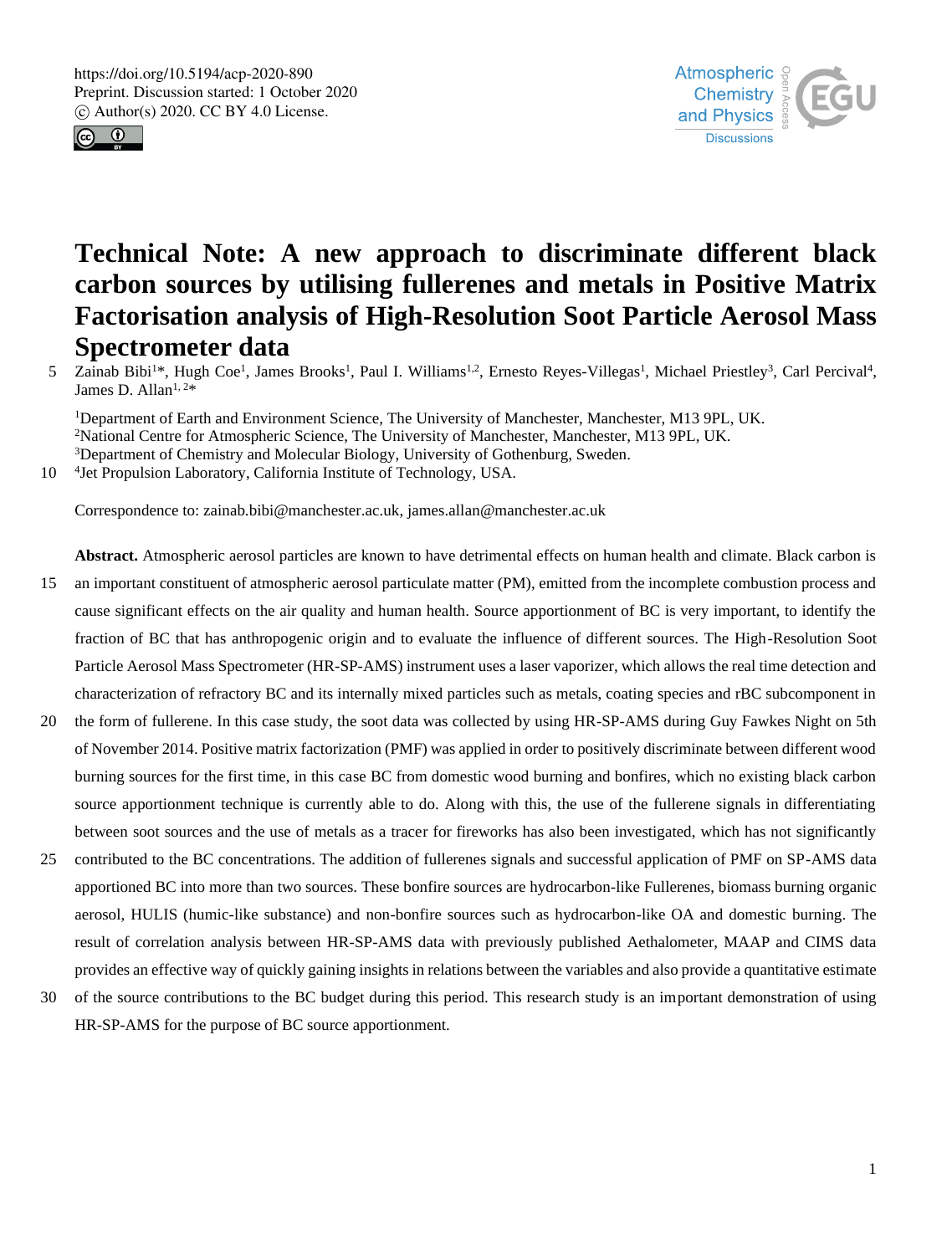



#### **1 Introduction**

Aerosol particles in the atmosphere are known to have very harmful effects on the air quality, human health and climate 35 (Highwood and Kinnersley, 2006). One of the most important components of atmospheric aerosol particles is Black Carbon (BC) i.e. soot, which has extremely detrimental impacts on the human health and air quality (Janssen and Joint, 2012). The main emission source of BC is through the incomplete combustion of fossil fuel and biomass, involving transportation, open biomass burning, power generation sources and residential heating sources (Bond et al., 2011; Cooke et al., 1999; US EPA, 2012). In the atmosphere, BC can be mixed with organic and inorganic aerosol species, either at the point of emission or gas-

40 to-particle conversion processes in the atmosphere.

As well as harmful impacts on human health, BC can also absorb cancer-inducing pollutants such as volatile organic compounds (VOCs) and polycyclic aromatic hydrocarbons (PAHs) due to its carbonaceous nature and large surface area. As a result of its smaller size, can be deposited in weasands and lungs leading to severe health problems (Cao et al., 2012; Dachs and Eisenreich, 2000). According to hypothesised mechanisms, the ultrafine BC is the cause of abnormal cardiovascular

45 functions and endothelial senescence at the molecular level (Buchner et al, 2013). Along with being harmful on human health, it also affects the visibility, reduces agricultural productivity, harms ecosystems and exacerbates global warming (Grahame and Schlesinger, 2010).

Most BC sources are of anthropogenic origin, but source apportionment is important to establish which specific sources are responsible. There are multiple measurement techniques available for this purpose but are subject to considerable uncertainties

- 50 (Martinsson et al, 2014). Different techniques have been used for the source apportionment of BC. One of the most widely used techniques is the multiwavelength Aethalometer, which was first described by Hansen et al, 1984. Later Sandradewi et al (2008) described how Aethalometer can be used to apportion different sources of light absorbing aerosols such as wood burning, which in contrast to traffic emissions, absorbs additional light in the UV region, over what would be expected in the near infrared region. Another source apportionment method is to measure the radiocarbon (14C) content (Hellborg et al., 2003).
- 55 This method has not been used widely because it requires very specialist equipment (Barescut et al., 2005). Positive Matrix Factorisation can in principle identify multiple categories of soot, however it needs a large data set and relevant chemical data of several species. Advancements in different measurement techniques has been deployed by the addition of Soot Particle Aerosol Mass Spectrometer (SP-AMS) for the online ambient measurements of refractory black carbon (rBC). In general, the SP-AMS can be operated with the both laser and tungsten vaporiser or with only laser vaporiser. In this study,
- 60 the SP-AMS was only operated with the laser vaporiser only in combination with the electron impact source and measures both refractory and nonrefractory components along with metal nanoparticles (Onasch et al., 2012). The aim of the current study is to develop the source apportionment tool, which will subsequently improve our understanding of sources of atmospheric soot. For this purpose, Bonfire night 2014 in Manchester was taken as a case study because it is known that there were at least three sources of BC (traffic, domestic wood burning, bonfires and potentially fireworks) and
- 65 weather conditions that night favoured the high concentrations of primary emissions. This event has been described in previous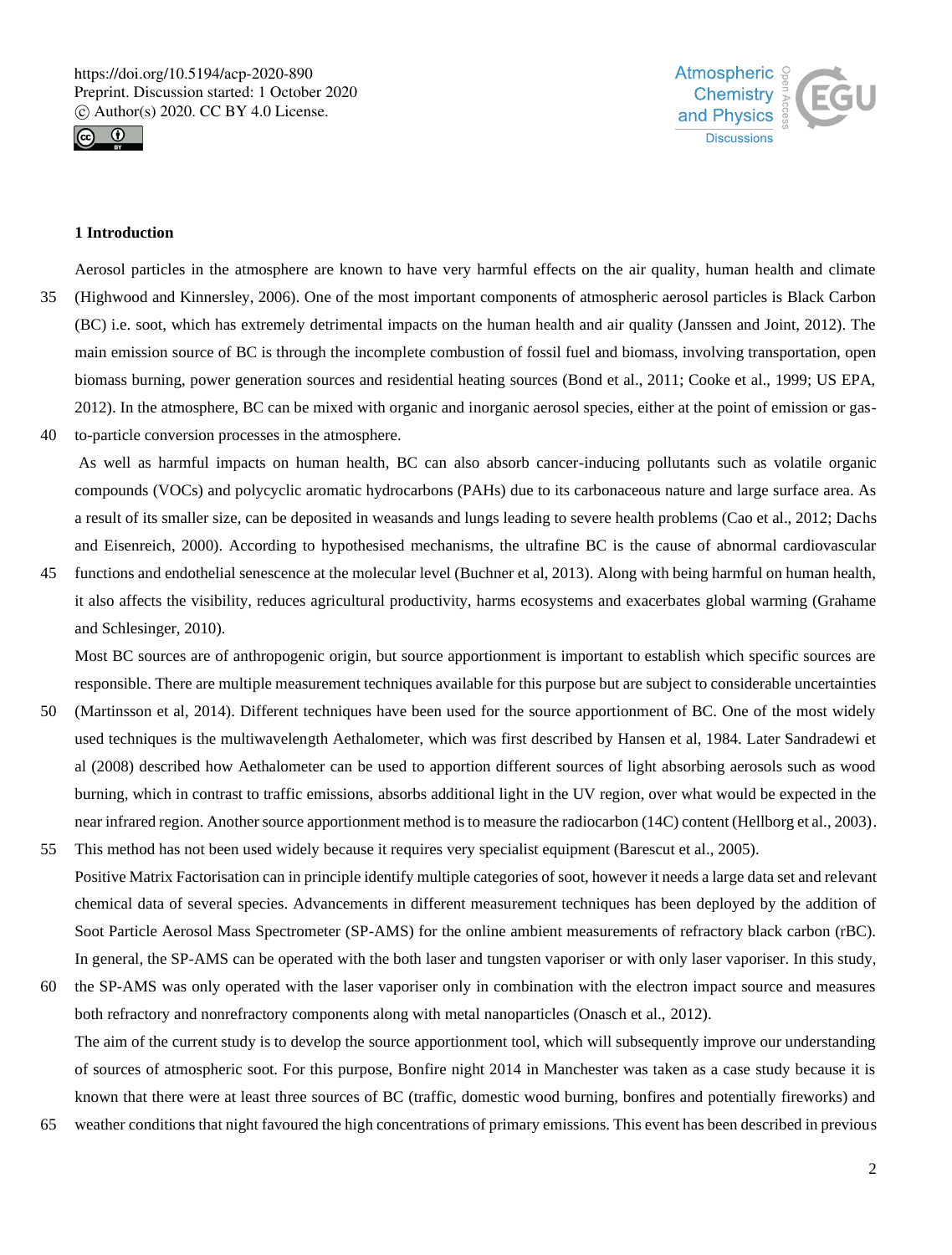



studies (Liu et al, 2017: Priestley et al, 2018; Reyes et al, 2018). In terms of air quality status, it has been recognised that Bonfire night is one of the most polluted days in the UK. Every year, this event is celebrated on 5th of November where open fires are lit and fireworks are set off at individual households, as well as part of the community events. These bonfire activities have a strong flaming segment which roughly start during the evening and lasts for up to 2 hours. The fires after flaming are 70 not refuelled, therefore leading to an extended phase of smouldering as the fires are left to completely burn and die down

(Dyke et al.,1997; Mari et al., 2010; Pongpiachan et al., 2015).

Different research case studies have previously been published about the Bonfire night around UK. For example, Clark (1997) studied the PM10 concentrations emitted during the Bonfire night event in different parts of UK. In Oxford, dioxins measurements in the ambient air were conducted by Dyke et al (1997). Colbeck and Chung (1996) targeted the particle size

- 75 distribution. The polycyclic aromatic hydrocarbons (PAHs) were measured in Lancaster (Farrar et al., 2004), while in 2018, Reyes et al, studied about the insights into the nitrate chemistry during the bonfire night by applying the chemical ionisation mass spectrometry measurements and aerosol mass spectrometry simultaneously (Reyes et al., 2018). Observations of the Nitro-compounds including nitrate, amide and isocyanate were studied during the bonfire night in Manchester (Priestly et al., 2018). In previous studies, specifically during the bonfire event and general aerosol measurements, several different source
- 80 apportionment techniques have been performed. Aethalometer AE31 model was performed to do the source apportionment analysis and successfully apportion the rBC into BC from wood burning and BC from the traffic emissions (Reyes et. al., 2018). During the same study, Multilinear Engine-2 and PMF tools were also used over the AMS data through the source apportionment interface (SoFi version 4.8 as presented by (Canonaco et al., 2013) in order to find the organic aerosol sources according to proposed strategies by Reyes et al., (2016) and recommendations made by Crippa et al. (2014).
- 85 The HR-SP-AMS is a combination of Single Particle Soot Photometer (SP2) and High-Resolution Time-of-Flight Aerosol Mass Spectrometer (HR-ToF-AMS). Based on the design used in SP2, the SPAMS is equipped with an intracavity laser vaporiser Nd: YAG (1064 nm), that heats up and vaporise both core and coating particles, which was collected before, during and after the Bonfire night event in UK, concurrent with the previous measurements. In order to vaporise the refractory particles types that are not detected by the standard AMS, the new vaporiser is designed, to detect the vaporised species through electron
- 90 ionisation for the generation of chemical ion, thus keeping the vaporisation and ionisation steps separate. The new intracavity laser vaporiser allows AMS to characterising the refractory chemical components of ambient aerosol species (organics and inorganics), particularly, including light absorbing refractory Black Carbon (rBC) particles (Onasch et al., 2012). In order to test the ability of HR-SP-AMS to apportion rBC (with multiple BC types) the data was collected during bonfire
- night from  $29<sup>th</sup>$  Oct-11<sup>th</sup> Nov 2014 at the University of Manchester. As a result of strong meteorological conditions, very high 95 and mixed concentrations of pollutants were observed. Traditionally the PMF tool is applied to conventional AMS data (as with Reyes et al., 2018) but the objective of this study is to demonstrate a new way to source apportion black carbon based on highly time resolved mass spectrometric composition data of the population of particles that contain black carbon and uses information on the composition of black carbon and information on internally mixed fullerenes and condensed material.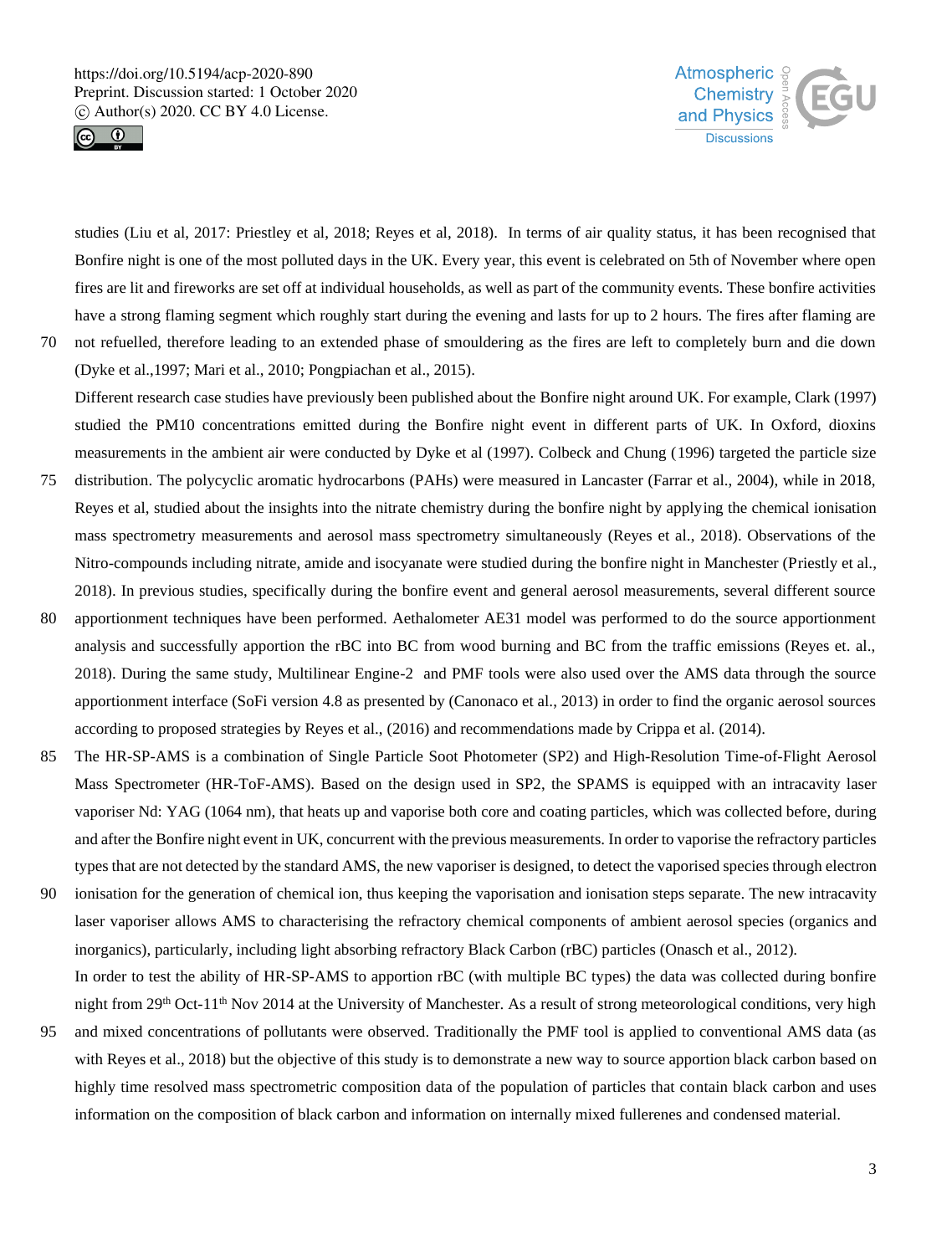



Fullerenes are a class of exclusively carbon compounds with polyhedral closed-shell structure. They were identified as ionized 100 particles in low-pressure fuel rich flat premixed acetylene and benzene–oxygen flames by molecular-beam sampling combined with mass spectrometer analysis (Gerhardt, Loffler and Homann, 1988). These have been reported previously in HR-SP-AMS data (Fortner et al., 2012).

### **2 Methodology**

#### **2.1 Sampling site overview**

- 105 Measurements were conducted at the South Campus University of Manchester (53.467°N, 2.232°W) before, during and after the bonfire night event on 5th November as described in the previous publications (Liu et al., 2017; Reyes et al., 2018). The sampling station is surrounded by the nine public parks. Different instruments were set up for the online measurement of ambient aerosols and gases. A Compact Time-of-Flight Aerosol Mass Spectrometer (cTOF-AMS) was used to measure all PM1 components as described by Reyes et al., 2018. A Time-of-Flight Chemical Ionisation Mass Spectrometer (ToF-CIMS)
- 110 was used to measure the gas phase concentrations of aerosols (Priestley et al., 2018). BC source apportionment was performed by using Aethalometer AE31 which measured the absorption of light at seven different wavelengths (Reyes et al., 2018) while a MAAP was used to measure the concentrations of BC emitted during the bonfire event and inform the corrections needed to process the AE31 data (Collaud Cohen et al, 2010).

#### **2.2 Instrument Overview:**

115 In this case study, the High-Resolution Soot Particle Aerosol Mass Spectrometer (HR-SP-AMS) used was not the same as the Compact Time of Flight AMS featured in Reyes et al., (2018). A catalytic stripper was also attached to the aerosol sampling lines, which switched between catalytic stripper and direct measurements after every 30 minutes (Liu et al., 2017). In our case, the results have been analysed by using the direct measurements only.

During the experiment, a measurement of the ionisation efficiency was not obtained owing to technical difficulties generating 120 and detecting a suitable test aerosol. Therefore, while the concentrations are not quantitative, relative proportions should still be valid and proportional to absolute concentrations, so this dataset should still serve as a technical proof-of-concept for factorisation. The HR-SP-AMS data were analysed using the data analysis toolkit TOF-AMS HR Analysis 1.20O (DeCarlo et al., 2006). The high-resolution feature of toolkit allow the direct separation of most ions from the organic and inorganic species at the same nominal mass by charge ratio, the separation of BC family from its coating species, the direct identification of

125 organosulfur and organic nitrogen content and also the quantification of many different types of their organic fragments (isotopes) such as CxHy, CxHyOz, CxHyOzNp (Aiken et al., 2007). This high-resolution analysis on SP-AMS data also detected various metal pollutants such as Iron (Fe), Titanium (Ti), Strontium (Sr) and Caesium (Cs).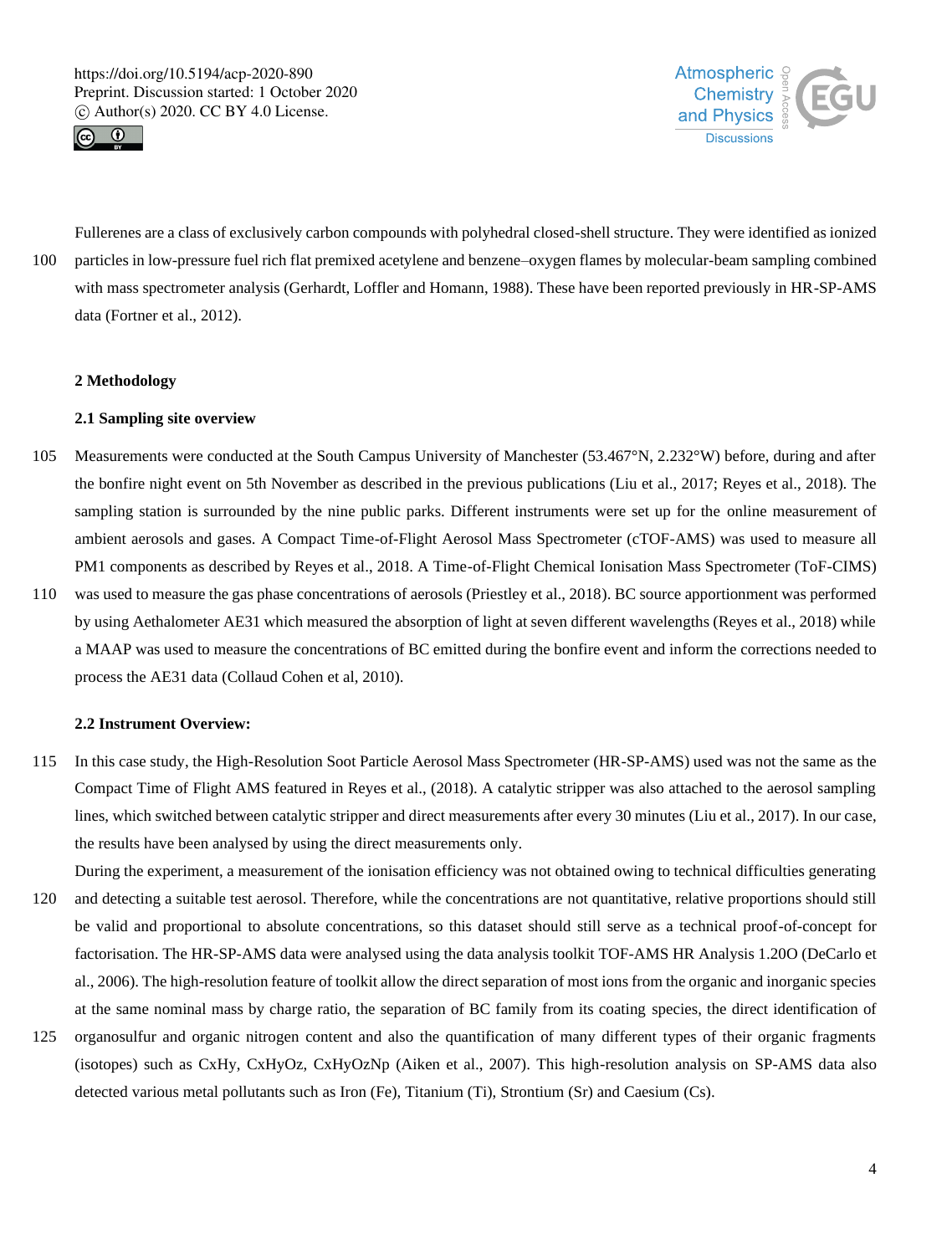



The instrument alternated between three mass spectrometer configurations: The standard 'V' mode, high-resolution 'W' mode (De Carlo et al., 2006) and an alternative 'V' mode whereby the orthogonal extractor was pulsed every 95 instead of 34 µs. 130 This lower frequency delivered data up to m/z=3200 rather than 380, with the intention of characterising the fullerene signals described by Onasch et al. (2012) at the expense of overall signal-to-noise. The data presented in this paper are a combination of the standard 'V' mode for the lower m/z peaks, processed using the PIKA high resolution analysis tool, and the long pulser period 'V' mode for the fullerene peaks, processed using unit mass resolution (UMR) method. The 'W' mode data was deemed not sensitive enough to contribute to this work.

## 135 **2.3 Positive Matrix Factorisation**

Positive Matrix Factorization (PMF) is an advanced factor-analysis technique developed by Paatero and Tapper (1994). In the previous researches, PMF has been used extensively to apportion organics with the standard AMS data but not so often to apportion BC from SP-AMS data (Crippa et al., 2012). In this research study Positive Matrix Factorization (PMF) was applied on HR-SP-AMS data to apportion BC in to more than two sources. PMF assumes that a matrix of data can be explained by a

- 140 linear combination of "factors" with characteristic profiles and varying temporal contributions (Paatero and Tapper, 1994; Ulbrich et al., 2009). The analysis was conducted using the PMF Evaluation Tool (Ulbrich et al., 2009; Zhang et al., 2011). Because of the lower signals and the different data retrieval method used for the fullerene signals (UMR rather than HR), greater emphasis had to be placed on these signals. This was done by applying an additional 'model error' to the error matrix, i.e. an error term proportional to the signal intensity instead of its square root, as per the standard AMS error model (Ulbrich
- 145 et al., 2009). As well as placing greater emphasis on the smaller fullerene signals, the application of this model error also increased the number of "weak" variables, defined as having SNR below 2 (Paatero and Hopke, 2003; Ulbrich et al., 2009), which were down weighted by a factor of two. No variables were "bad" in the sense of having SNR < 0.2 (Paatero and Hopke, 2003). Additional details and residual plots are available in the supplementary material.

## **3 Results**

#### 150 **3.1 Weather measurements and overview of highly polluted time period:**

The weather data is as presented by Reyes et al, (2018), and results showed quiet stagnant conditions with the low temperature of  $4^{\circ}$ C, high relative humidity of 85% alongside the wind speed of 1.5 m/s and varying wind directions. This type of weather condition facilitates the increasing amount of pollution in the atmosphere. During the periodic stagnation weather phenomenon, the very high concentrations of BC was also observed with the signal of 3400/s during the bonfire event at 10:20 pm as

155 compared to  $(100 \text{ s}^{-1} - 500 \text{ s}^{-1})$  before Bonfire and 250 s<sup>-1</sup> - 300 s<sup>-1</sup> after bonfire night) fig 1. The time period of the bonfire night when the pollutants were very high is called as high pollutant concentration time period.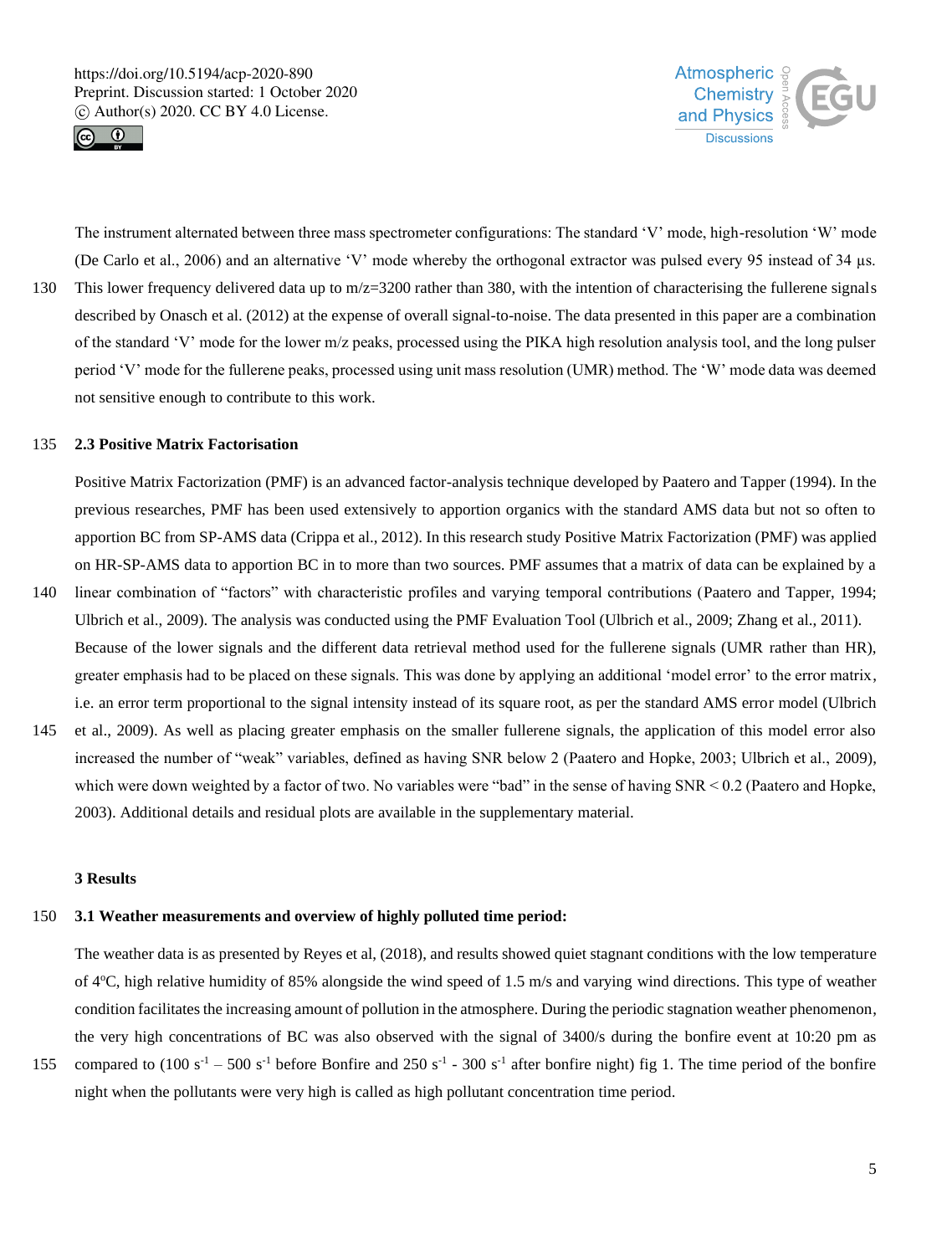

 $\odot$ 





**Figure 1: The meteorological measurement (Relative humidity, Temperature, Wind direction and Wind speed) along with the time series of BC and firework tracer emitted during the bonfire night.**

## 160 **3.2 Firework burning tracer:**

In order to identify a unique tracer for fireworks, the HR-SP-AMS data was analysed for metals. Reyes et al., (2018), concluded that fireworks were not a major factor but could not directly support this assertion with the data available. However, HR-SP-AMS offers insight. Fireworks release several pollutants such as manganese, cadmium, strontium, aluminium, and other suspended particles, carbon monoxide, carbon dioxide and sulphur dioxide etc. (Lemieux et al., 2004; Shi et al., 2011). These 165 metal compounds are in the form of metal salts such as potassium chlorates, perchlorates, strontium nitrates, potassium nitrates, barium nitrates, charcoal, sodium oxalate, manganese, sulphur, iron, aluminium etc. Mainly these metals can used to give different bright colours, for example Sr can be used for giving red colour to the fireworks (Mclain, 1980). And during the analysis, different metal peaks such as Iron (Fe), Strontium (Sr), Caesium (Cs) and Titanium (Ti), that could be associated with the fireworks were detected (fig 2). The Sr was most unambiguously associated with the fireworks due to the fact that

170 there is no other signal present in the atmosphere outside of Bonfire night. Other metals may have other sources, such as mineral or brake dust in the case of iron or may be receiving signal interference from other mass spectral peaks. The highest peak of Sr concentrations i.e.  $53.6 s^{-1}$  was detected as compared to the concentrations of Sr, before and after Bonfire event (1.6)  $s^{-1}$  and 0.9  $s^{-1}$ ).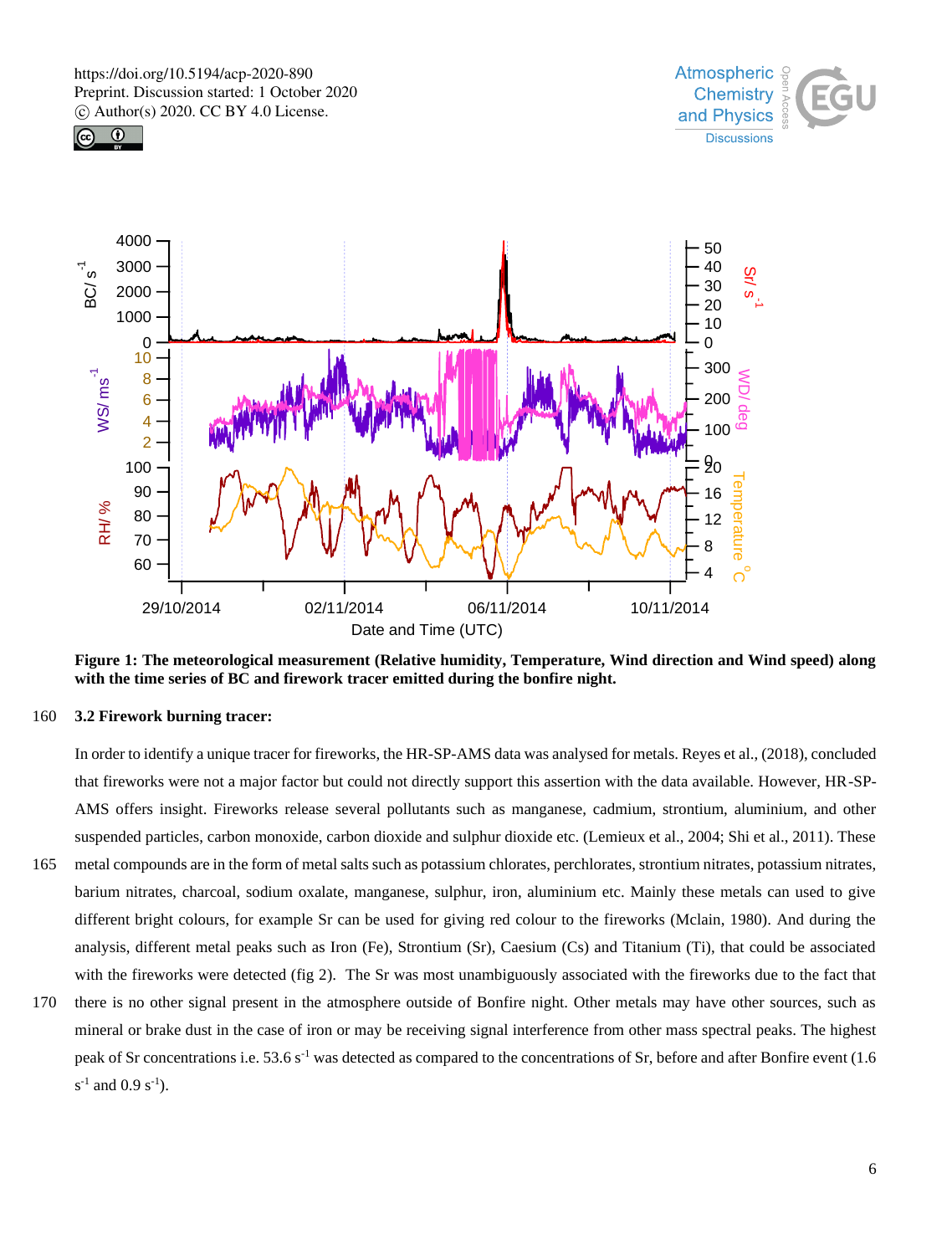





175 **Figure 2: Time series of various metal pollutant concentrations observed during the bonfire event.**

# **3.3 HR Time series of BC and its coating species**

Figure 3 shows that the signals associated with refractory BC (rBC) and its coating species (Org, SO<sub>4</sub>, NO<sub>3</sub>, Chl and NH<sub>4</sub>) were particularly very high during the bonfire night. The HR-time-series of the whole sampling time-period shows that the majority of non-refractory PM<sub>BC</sub> signal was mainly organic matter, having very high concentrations, followed by Chl, SO<sub>4</sub>,

180 NH<sup>4</sup> and NO3. It has been worth mentioning that the signals of these aerosols were very high during the bonfire night as compared to before and after time period except the NO<sub>3</sub> signal which was  $0.8 \text{ s}^{-1}$  before bonfire event on 30<sup>th</sup> Oct at 8:30 am and 1.8 s-1 after bonfire night on 7th Nov at 4:15 pm.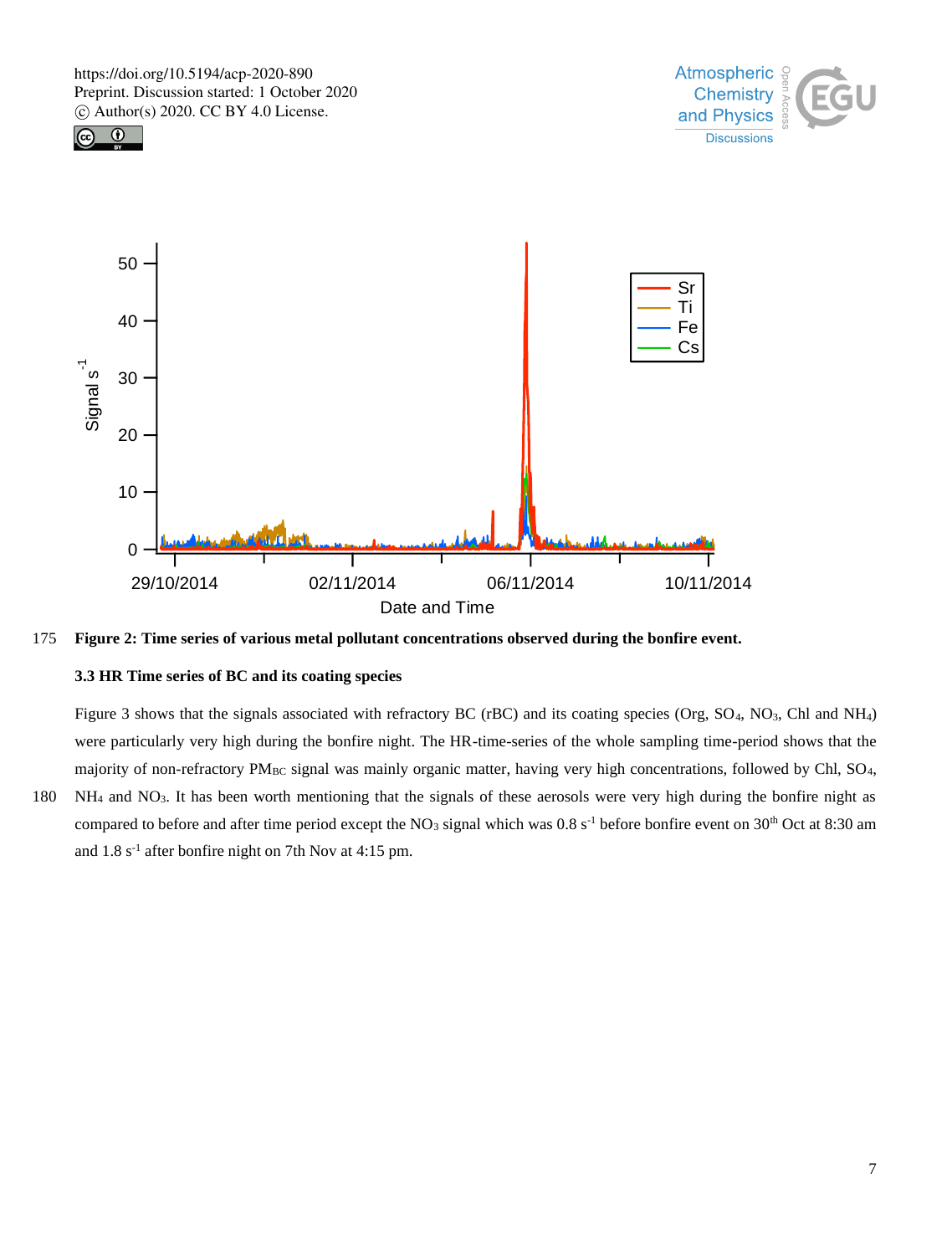





# **Figure 3: Time series of High Resolution rBC concentrations and its coating species (Organics and Inorganics)**  185 **measured during the all measurement time period.**

The high Chl peak was strongly related with the open fire burning that happened on the Bonfire night. Wood burning is an important source of chloride in the atmosphere (Lobert et al, 1999). Fireworks can also be a likely source of Chl, because chlorates and perchlorates can provide oxygen for the combustion of fireworks. Also, the high peak of nitrate can be linked with the combustion sources such as wood burning and biomass burning emissions (Reyes et al. 2018). The concentrations of 190 organic aerosol started increasing at 8:30 pm to 9:00 pm (highest), while concentrations of rBC were increasing after 1:50 hour later.

## **3.4 Correlation analysis of rBC with other pollutants**

The HR-SP-AMS data was compared against those of other instruments such as AE31, CIMS, MAAP and AMS presented in the previous studies (Reyes et al, 2018; Priestley et al., 2018) and a statistically significant correlation was found between the

195 BC measured by three different instruments i.e. rBC from HR-SP-AMS, BC from MAAP and BC from AE31 (fig 4). A very high concentration of rBC and BC was measured from all instruments that could detect these. The peak of Brown Carbon (BrC) measured by AE31was also very high during the event night and indicates a wood burning source (details found at Reyes et al., 2018).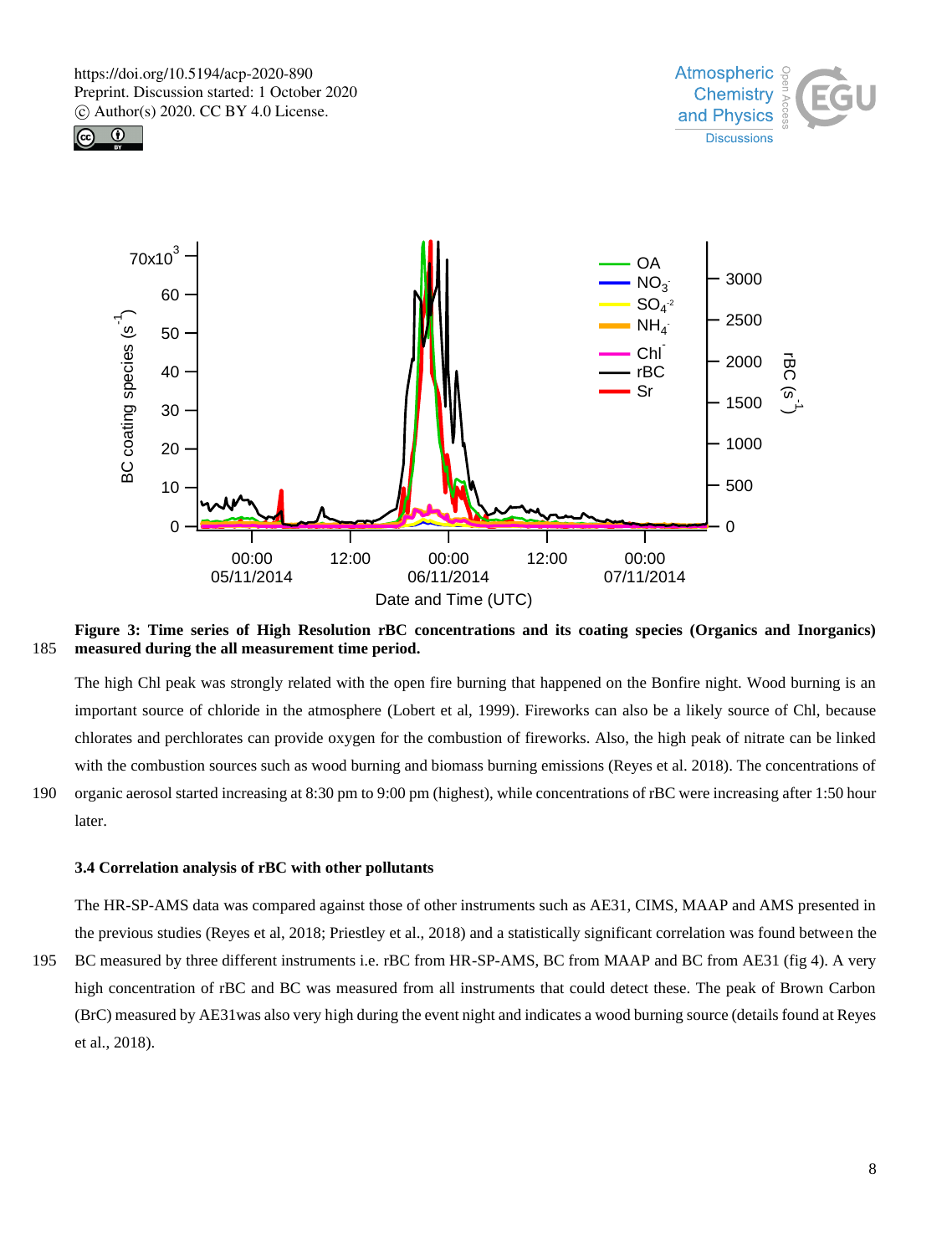





200 **Figure 4: Time series of Black Carbon measured by different instruments (HR SP-AMS, AE31 (BC and BrC) and MAAP) during Bonfire night event.**

Reyes et al., (2018) used AMS to estimate the concentrations of Particulate Organic Oxides of Nitrogen (PONs) i.e. 2.8 µgm−3 by using m/z 46:30 ratios according to previous literature. The study also identified two PON factors into primary PON and secondary PON by applying ME-2 source apportionment on organic aerosol concentrations from different sources after 205 modification of fragmentation table. Figure 5 shows the time-series of rBC, Primary Particulate organic oxide of nitrogen (pPON) and Secondary Particulate organic oxide of nitrogen (sPON). The result show that the concentration of up to 2.8 μgm−3 for PON was detected which was over the detection range as reported by Bruns et al. (2010). Moreover, BC was also detected with very high signals of  $3400 \text{ s}^{-1}$ .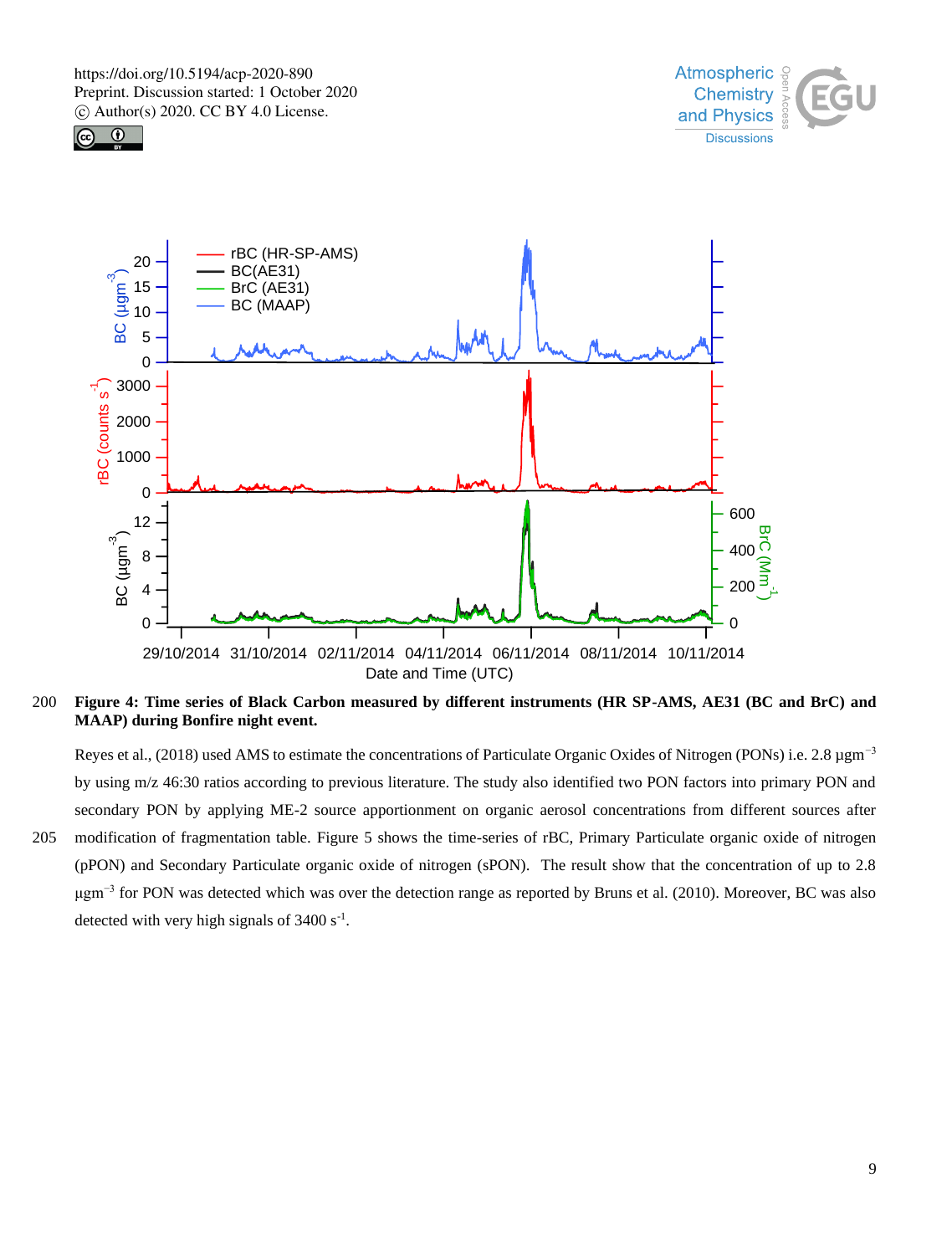





210 **Figure 5: Time series of rBC, primary (pPON) and secondary (sPON) organic nitrate measured during the biomass burning event.**

The reason behind this high correlation is that, rBC is a primary pollutant, so it is well correlated with the primary PON as both are directly emitted from the bonfire event. While the correlation of rBC with the sPON is not very good i.e.  $r^2 = 0.35$ , because the secondary pollutants appeared later.

#### 215 **3.5 BC Source apportionment analysis**

### **3.5.1 PMF factor profile**

The first stage of performing PMF analysis is to select the optimum number of factors. A stepwise approach was used to select the number of factors for PMF, beginning with a 2-factor model and successively adding factors up to a maximum of six. In our case, five-factors gave the best solution based on the criteria of  $Q/Q_{exp}$  near 1, the squares of scaled residuals' total sum

- 220 and all the matrix points fitted within their expected error (Paatero et al., 2002). The rotational ambiguity of the five-factors solution was explored by varying the f-peak between -2.0 and +2.0 with fpeak interval of 0.2. Along with that the changes in the fractional contribution of the PMF factors was very small for all the factors, indicating that changing f-peak value over a range of 2 and -2, (away from 0) did not affect the overall results of PMF analysis. The solution for fpeak=0 was used for all subsequent work, as also recommended by Paatero et al. (2002). Adjustments to the model error value were also made in this
- 225 analysis because, in addition to the fullerene issue discussed previously, the true factors are not constant as assumed by the PMF model (Comero et al, 2009). The model error value was increased to 0.10 in order to reflect that the data and uncertainties have a lognormal distribution and to upweight the fullerenes signals. (see supplement).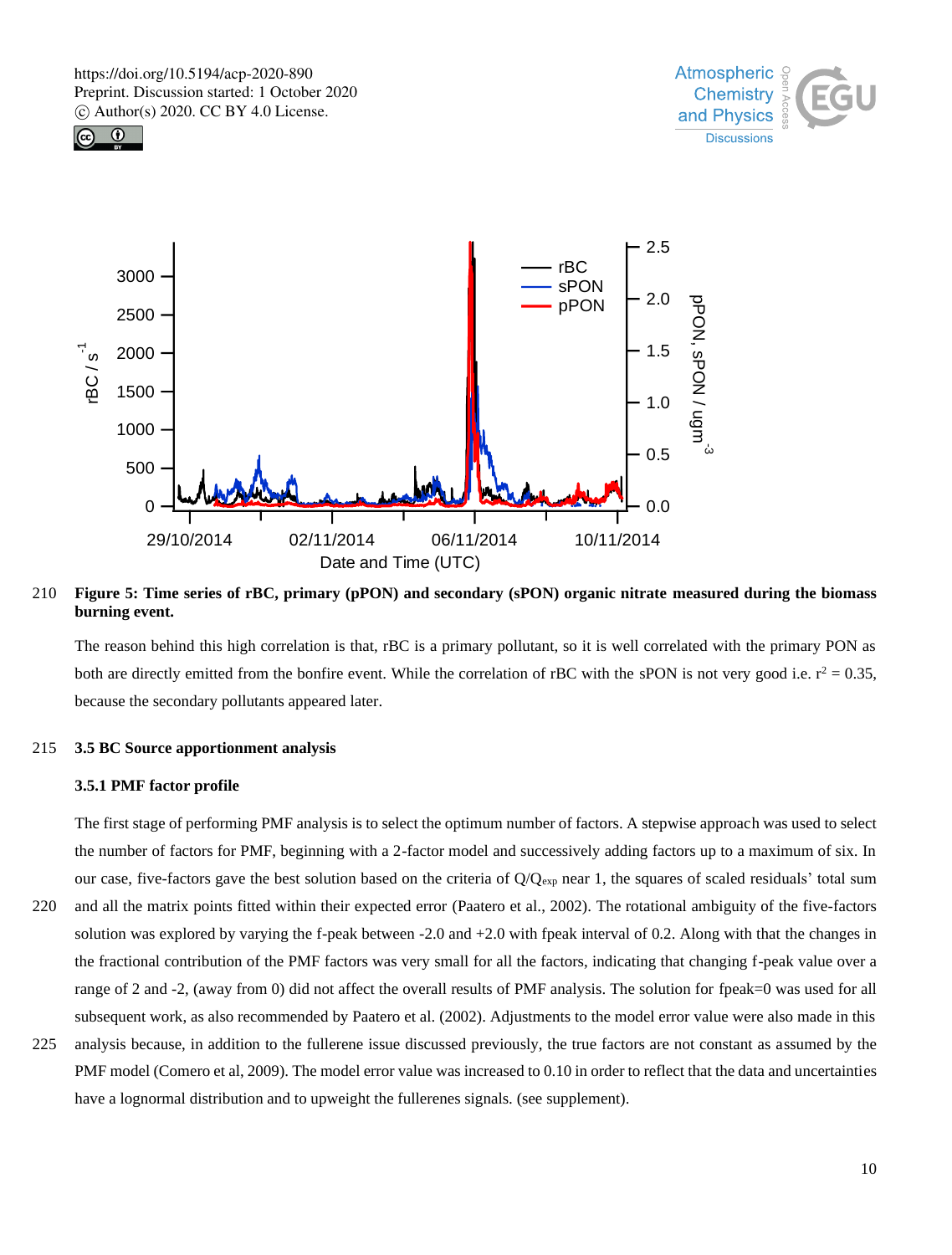





**Figure 6: PMF five factors source profile (factor 1 = BC and HULIS, factor 2 = BBOA, factor 3 = Domestic burning**  230 **OA, factor 4 = Hydrocarbon-Like OA, factor 5 = Fullerenes). Note the difference in scales of the fullerene signals (right hand axes).**

Fig 6 is showing the profile concentrations and factor contribution's mass spectra of five different sources determined by PMF analysis. Three of them (BC and HULIS, biomass burning OA and Fullerenes) are directly linked with the bonfire night while HULIS and other two (domestic burning and traffic emissions) are the additional sources and are called as non-bonfire night

- 235 sources. HULIS is a class of organic molecules that seems to be formed secondarily by photochemical oxidation, deoxidization, and polymerization of volatile organic compounds in the atmosphere (Hoffer et al., 2004) and biomass burning (Lin et al., 2010), with a characteristic peak at m/z 44 (Kiss et al., 2003). Potential origins of HULIS in the atmosphere are diverse, including primary terrestrial (Simoneit, 1980) and marine sources (Cini et al., 1994; Cini et al., 1996; Calace et al., 2001; Cavalli et al., 2004), biomass burning (Graber and Rudich, 2006; McFiggans et al, 2005; Mukai and Ambe, 1986; Zappoli et
- 240 al., 1999; Graham et al., 2002; Mayol-Bracero et al., 2002), and secondary organic aerosol formation (condensation, reaction, oligomerization, etc.) (Gelencser et al., 2002; Jang et al., 2002; Jang et al., 2003; Tolocka et al., 2004; Hung et al., 2005). Moreover, the fullerene signals were added to detect more than two sources of soot by applying PMF on HR-SP-AMS data.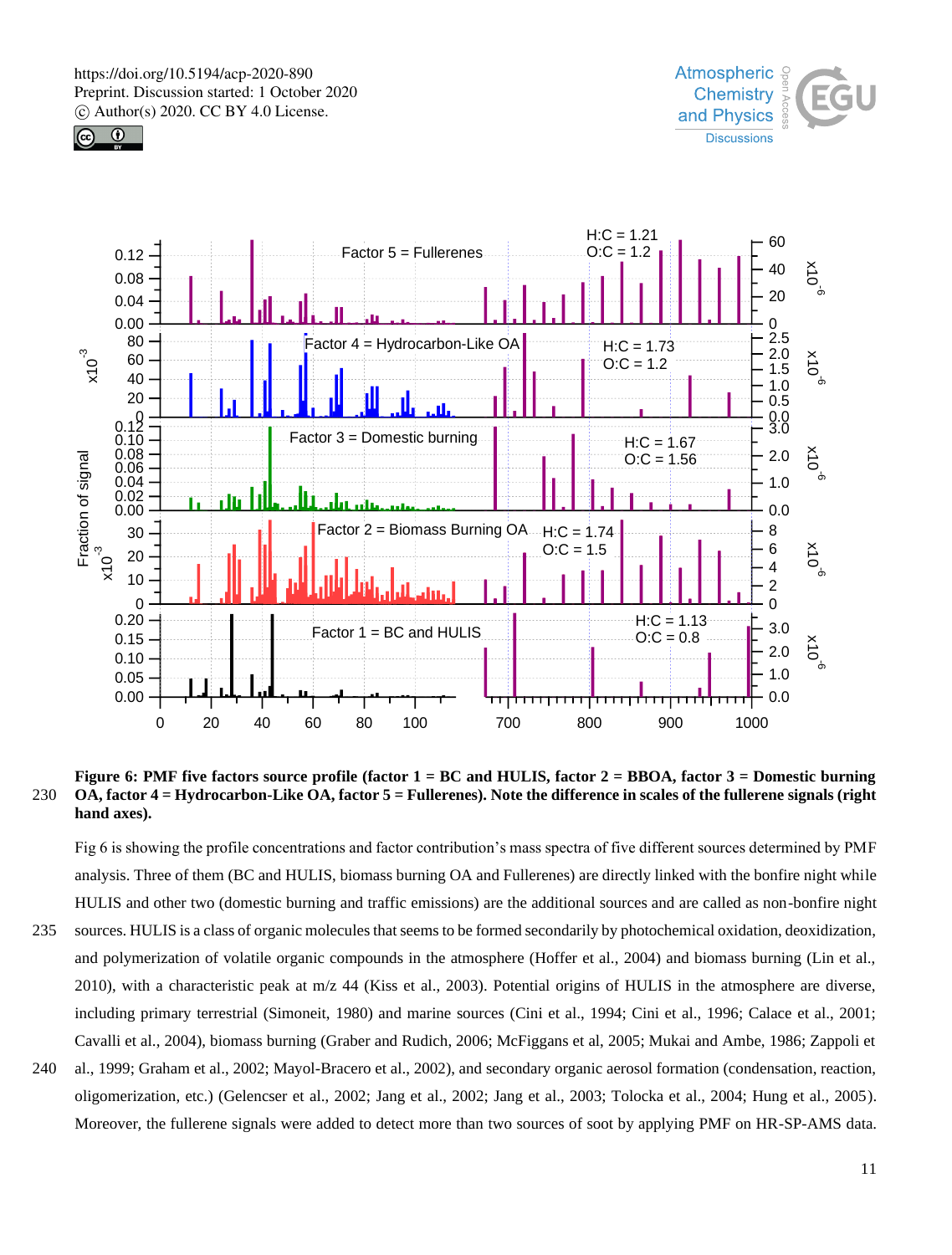



Although it is not clear why fullerenes are sometimes observed, it does seem to differentiate between biomass burning during the bonfire event and biomass burning from domestic burning. In fig 6, the Factor 5 was heavily weighted by hydrocarbon like 245 fullerenes having a peak at m/z 720 ( $C_{60}$ <sup>+</sup>), which was typically not associated from the traffic source (diesel) but came from the emissions changes depending on the different phase of combustion during that time-period of bonfire event. Factor 4 resembled Hydrocarbon like organic aerosols (HOA) and is related to the traffic emissions (fossil fuel combustion), presenting the high signals at m/z 55 and m/z 57 typically aliphatic hydrocarbons (Canagaratna et al., 2004). Diesel exhaust is typically dominated by re-condensed engine lubricating oil and consists mainly of n-alkanes, branched alkanes, cycloalkanes, and 250 aromatics (Canagaratna et al., 2004; Chirico et al., 2010), leading to high signal at the ion series  $C_nH_{2n+1}$ <sup>+</sup> and  $C_nH_{2n-1}$ <sup>+</sup>. In particular, m/z 57 is a major mass fragment and often used as a tracer for HOA (Zhang et al., 2005).

Factor 3 presented a relatively mixed factor source having the high loading of signals at  $m/z$  43,  $m/z$  55,  $m/z$  57 and  $m/z$  60. Therefore, this factor was mainly related to the secondary domestic wood burning sources because of its high peaks observed before and after the event night. Factor 2 was specifically loaded at m/z 60 and m/z 73 (levoglucosan), indicating the typical

255 source profile of by wood burning organic aerosols (Alfarra et al, 2007). In previous AMS studies, cooking could be one of the important sources of  $PM_{2.5}$  (Sun et al., 2013), but in this study cooking was not identified by PMF because it is not coemitted with the rBC so is not vaporised by the SP-AMS. The factor 1 having signals at m/z 36 related to BC (the main bonfire emission source) and m/z 44 is highly related to HULIS, showing its contributions from bonfire night as well as secondary sources.

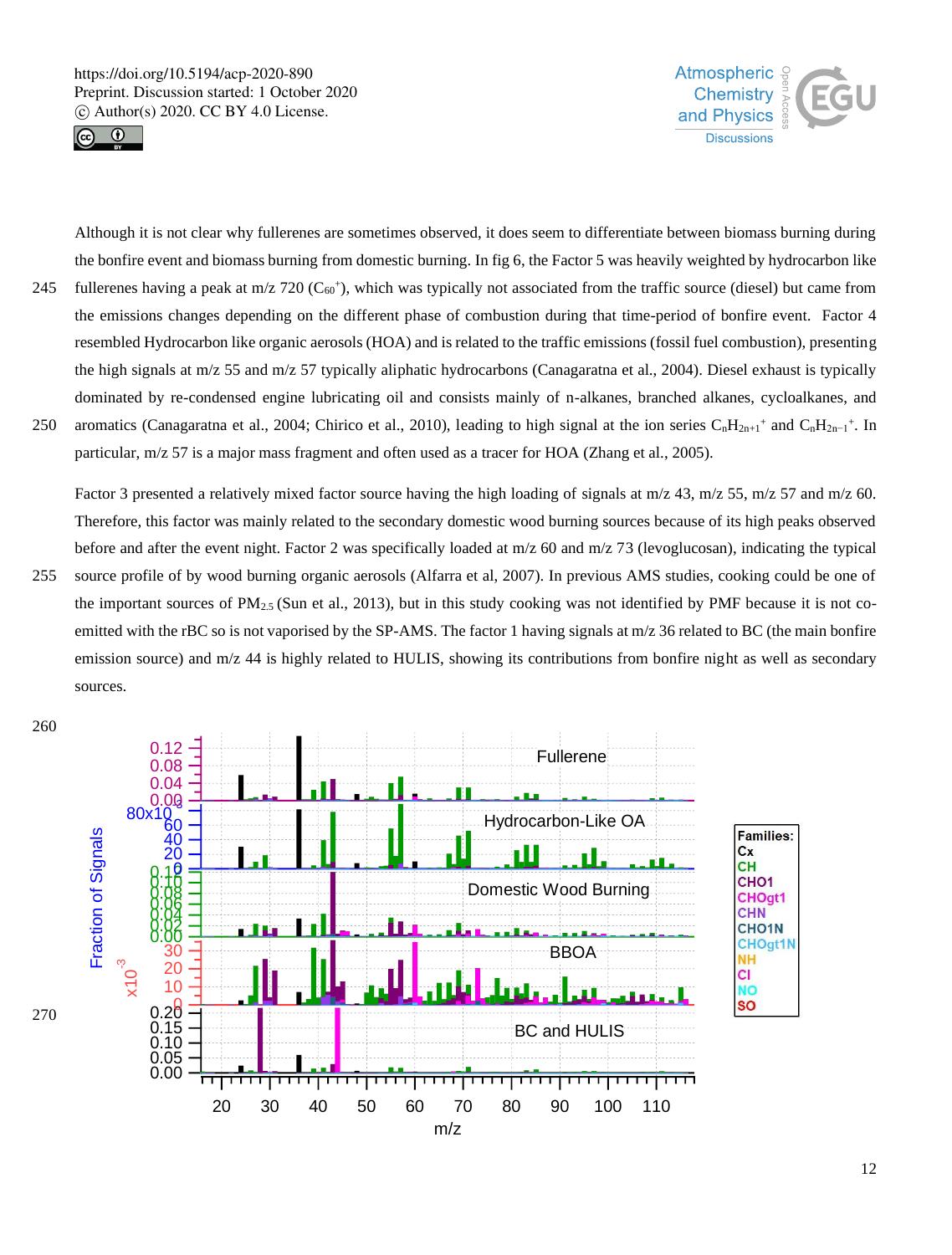



### 275 **Figure 7: The family coloured spectra of 5 factors solution during the BF event.**

Fig 7 showed the HR mass spectral profiles in which ions with different oxygen and hydrogen contents (different ion families) are highlighted by the different colours (Aiken et al, 2009; Aiken et al, 2010). Each factor profile has distinct, unique masses between m/z 12 to m/z 116 range. In factor 1, family CHOgt1 (CHO fragments with more than one oxygen atom) with the high peak of m/z 44 represent secondary aerosol, HULIS and another high peak at m/z 36 representing BC. The factor 2 is 280 mainly dominated by the CHOgt1 at m/z 60 and m/z 71 and is biomass burning factor. While factor 3 is mixed factor having peaks from different families such as CHO1 (CHO fragments with only one oxygen atom), CH (CH fragment), CHOgt1 (CHO fragments with more than one oxygen atom) and BC which is depicting both primary and secondary aerosols and hence this factor present the domestic burning sources. In factor 4, mainly CH family is dominated which is pointing towards the emissions of HOA mainly from the diesel traffic emissions and BC (C3+) emissions from traffic. Factor 1 is dominated by 285 primary emissions i.e. fullerenes with some BC.

**3.5.2 PMF time series**

Fig 8 shows the separately plotted Bonfire night factors and non-bonfire night factors. Factor 1 (BC and HULIS), Factor 5 (HOA-like Fullerenes) and factor 2 (Biomass Burning OA) are the bonfire night factors having very high peaks detected only during the bonfire night while factor 4 (Hydrocarbon-Like OA) and factor 3 (domestic wood burning), are the two non-bonfire

- 290 night factors, which are behaving completely independently, as their peaks have been observed before, during and after the bonfire night. The domestic burning source can be related to activities such as household wood combustion. In order to test whether any of the factors could be associated with fireworks, PMF analysis was also performed to force the inclusion of Sr in the factorisation. For this purpose, the Sr concentrations were upweighted by multiplying the total concentrations of Sr (but not the associated error) by 10, 100 and 1000, but despite this, a factor containing Sr was not found. This implies that none of 295 the HR-SP-AMS factors could be associated with fireworks.
-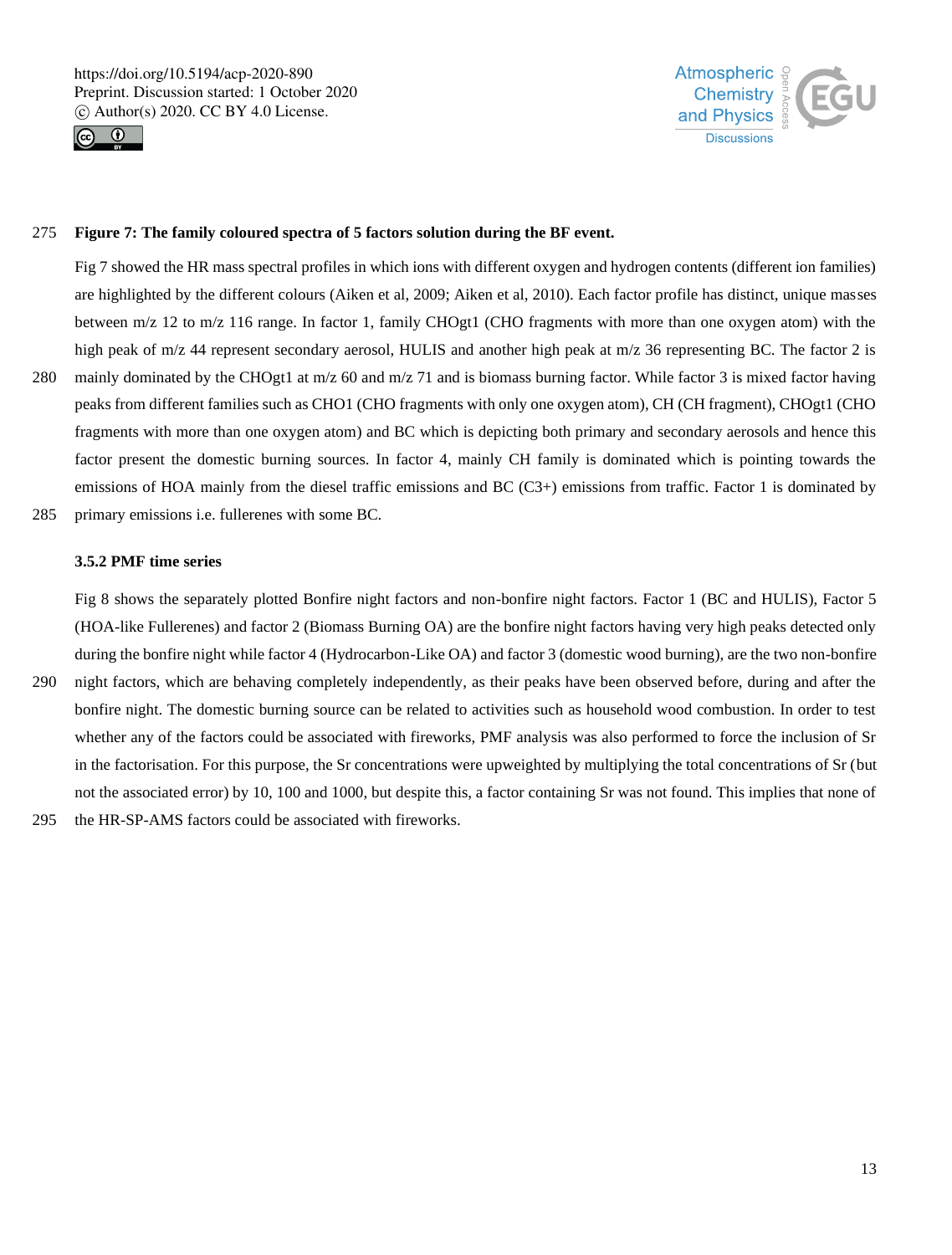





**Figure 8: The time series of (a) non-Bonfire night factors and (b) bonfire night factors obtained by PMF analysis.** 

## **4 Discussion**

## **4.1 Correlation between different pollutants**

300 The correlation plot gives an effective way of quickly gaining an idea of how variables are related with one another. The data analysis software 'openair' was used to generate the hierarchical cluster analysis chart (Carslaw and Ropkins, 2012) using the 'corplot' function on the bonfire night data only. Hierarchical cluster analysis will provide an effective way of understanding of the order how different variables appear due to their similarity in one another. A dendrogram was plotted to provide an additional information to help visualising how groups of variables are related to one another. The explanation of all these time 305 series names and how do they measured is given in table 1 in the supplementary material.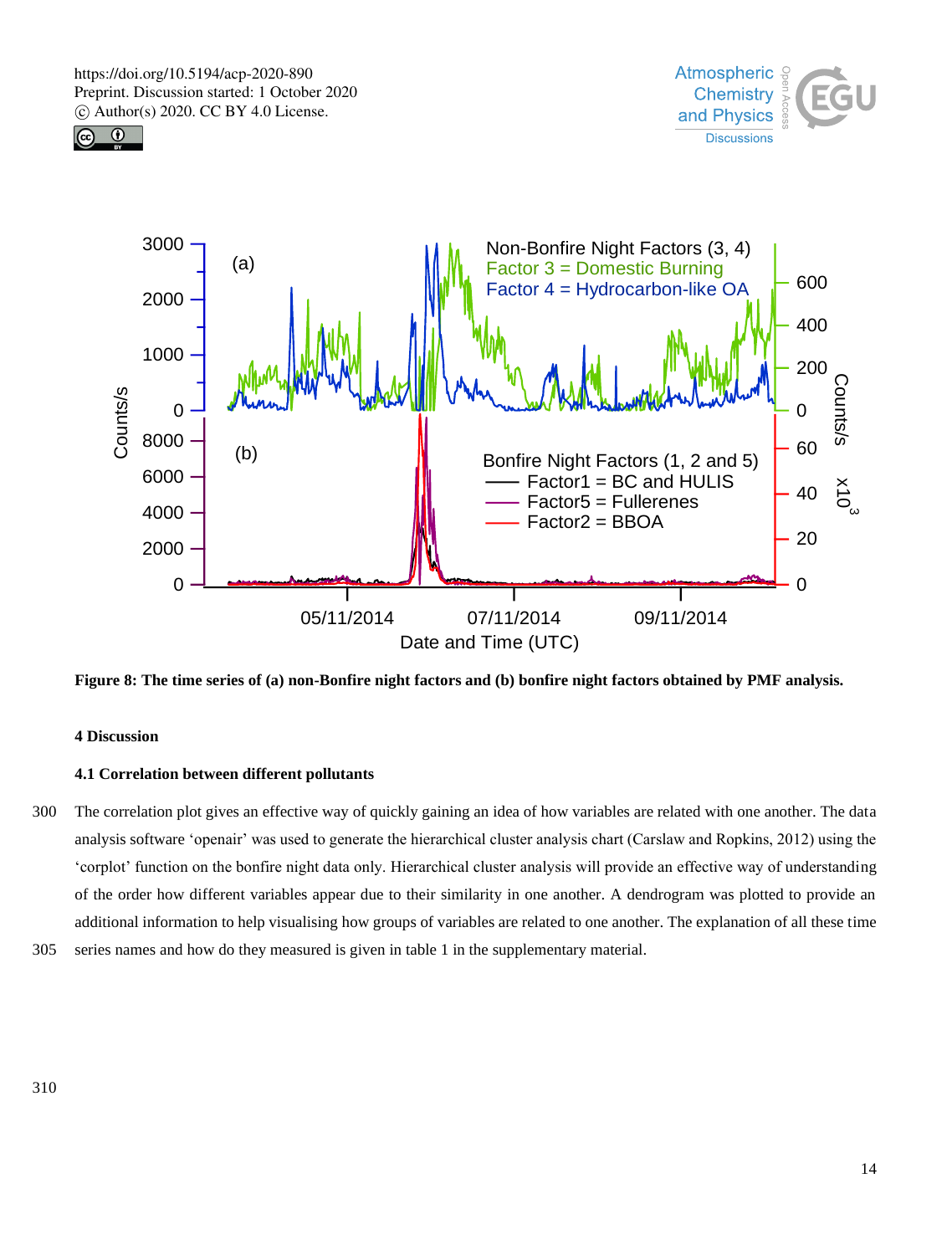





**Figure 9: The similarity between different pollutants with one another, through hierarchical cluster analysis (HCA)** 335 In fig 9, a significant correlation was observed between Fullerenes, BC<sub>total</sub>, HONO, HCN, rBC. The reason is that all of these are primary pollutants and directly released from the bonfire emissions. HCN and HONO are the nitrogen containing gases that has been released during the bonfire night from the wood fires (Le Breton et al., 2013; Wang et al., 2015).  $BC<sub>tr</sub>$  has also shown the strong correlation with the rBC because it is also the source of primary pollutants and have direct influence from all the bonfire factors. The HULIS and BBOA has very close relationship which depicts that both are bonfire factors but on 340 the other hand HULIS also have some relationship with the secondary sources, so it also has some contributions towards the non-bonfire factors. Hydrocarbon-like OA and sPON has close similarity due to the reason that just like sPON, the peak of

Hydrocarbon-like OA has been observed before and after the event night. Sr and pPON and HCNO are showing similarity but 'Sr' is behaving as a complete separate factor. While pPON and HCNO both are primary pollutants. The reason for their correlation with Sr is due to this fact that their peaks are occurring at the same time period but from different sources. However,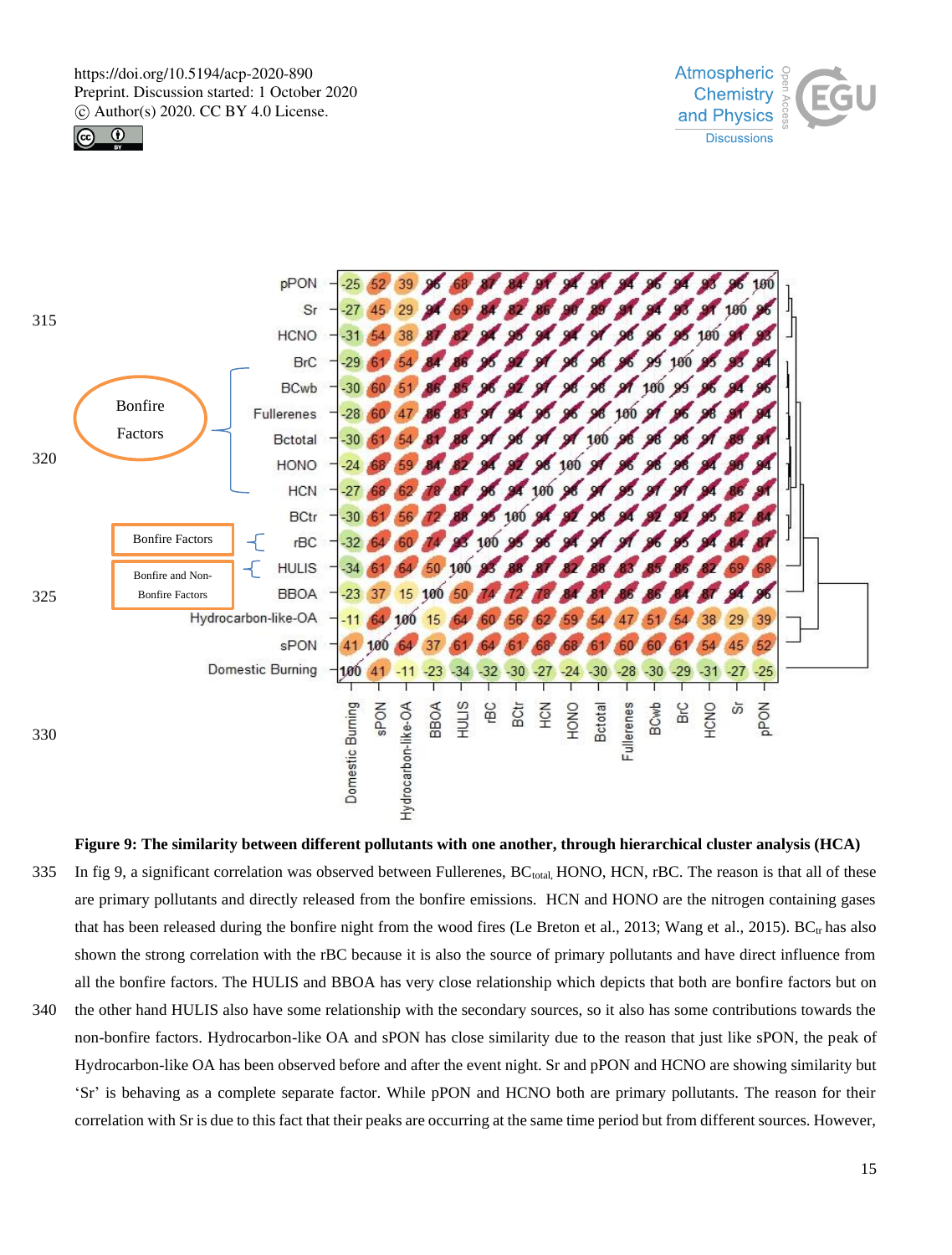



345 an obvious correlation was seen between BrC and  $BC_{wb}$  because BrC is mainly released due to the emissions of wood burning product. And the last factor i.e. domestic burning is behaving as a separate factor and showing no or very less correlation with any sources.

Based on HCA plot, a time series graph was also plotted to investigate the timings of all pollutants having strong relationship among one another (fig 10). The second group which showed the strong correlation was HCNO and factor 5 (hydrocarbon-

350 like fullerene) with the  $r^2$  value of 0.96. While Isocyanic acid (HNCO) is another highly toxic, long-lived gas (lifetime of days to decades; (Borduas et al., 2016) emitted from biomass burning (BB) with similar anthropogenic and biogenic sources as HCN. Urban sources of HNCO are attributed to primary activity such as automotive emission (Jathar et al., 2017), residential heating (BB) (Woodward-Massey et al., 2014), and industrial processes (Sarkar et al., 2016). Specific reason for their very close relationship is due to their same emission sources but at different temperatures during the bonfire night.

355



**Figure 10: Time series of the pollutants, grouped according to the Hierarchical Cluster Analysis in figure 9.**

375 Another close correlation was factor 1 (HULIS) with an  $r^2$  of 0.82 with fullerenes. The reason for this high correlation is because of the very high concentration released during the bonfire event. In terms of sPON and factor 4 (traffic emissions), both are showing moderate correlation i.e.  $r^2 = 0.64$ . The  $r^2$  in this case is much lower than the other grouping because traffic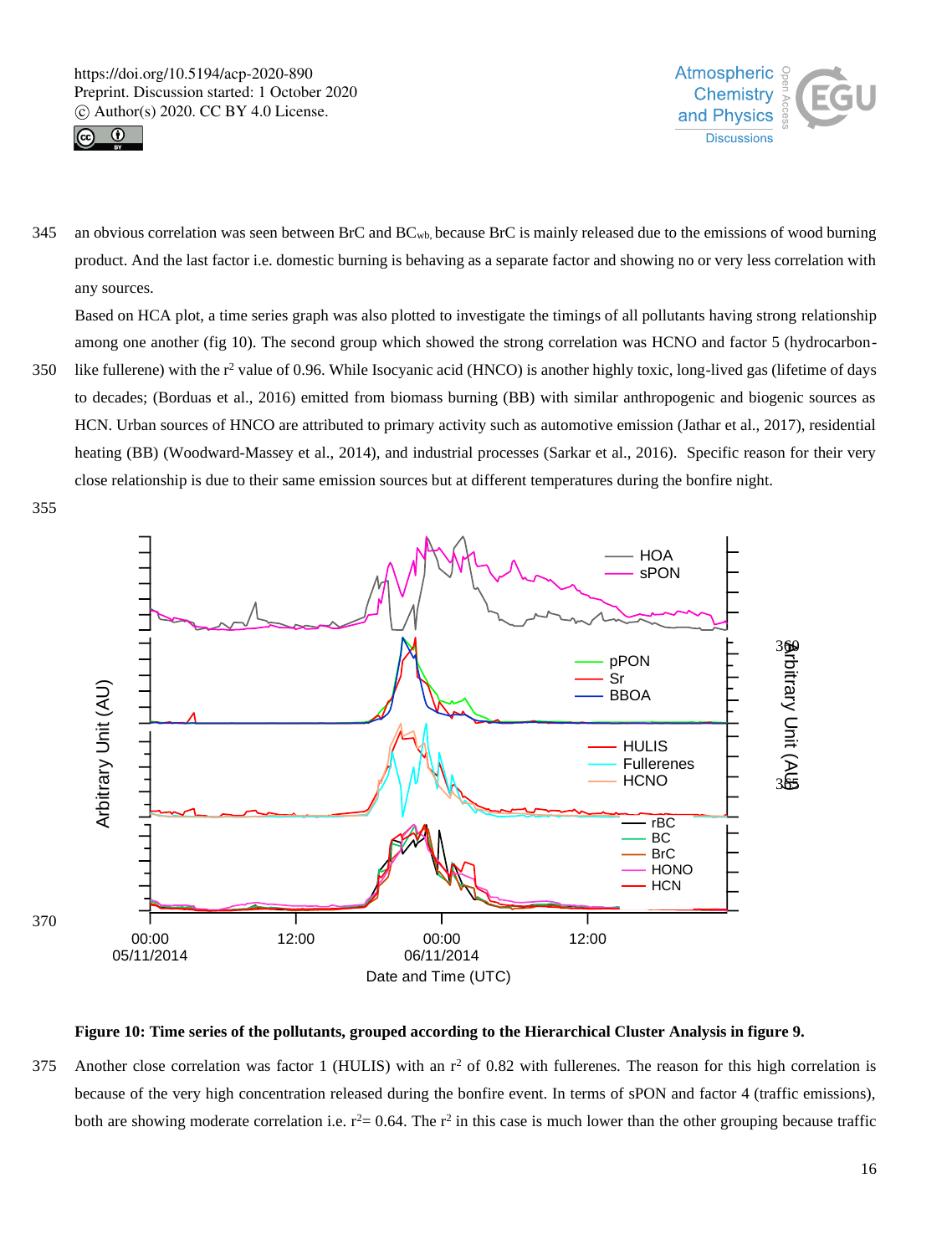



emissions are the primary source, not a secondary source, so their relationship is likely coincidental, maybe modulated by the boundary layer. The last group of pollutants having close correlation included pPON, Sr and factor 2 (biomass burning OA).

380 In a previous research study (Reyes el al., 2018), ME-2 analysis indicated the presence of two different types of PON, in which particularly pPON are primarily emitted along with BBOA concentrations. According to Zhang et al., (2016), PON are related mainly to the primary sources of combustion.

The firework tracer Sr has shown some correlation with pPON and BBOA, but their peaks occurred at slightly different times. So, in spite, of the high correlation, this implies that they're not identical. It could be that if the firework display occurred at

385 the beginning of the bonfire event their emissions maybe coincident with the pyrolysis emissions on bonfire begin to be lit, as distinct from the smouldering emissions later (Haslett et al., 2017), however, without specific knowledge of the timings of the events that contribute to these emissions, it is difficult to conclude this. Coupled with the fact that Sr could not be incorporated with any of the factors in this study, this would be consistent with the notion that fireworks are not the soot sources reported here or in Reyes et al. (2018).

# 390 **4.2 Relative contributions of the different factors to the HR-SP-AMS signal and the BC budget:**

This data can be used to estimate the relative contributions of the different sources to the overall signal and the black carbon assuming that the divergence of the aerosol in the beam is the same for all particle types and hence the efficiency is same for all particle types. Fig 11(a) illustrates the total signal fraction of BC accounted by each BC sources released during the Bonfire event. The total mass fraction was obtained directly by the PMF analysis.

- 395 The five factors have been divided into two different categories i.e. Bonfire factors and non-Bonfire factors. The Bonfire factors are HOA-like-Fullerene and BBOA, while HOA and domestic burning are the non-bonfire sources and HULIS having contributions from both. The biggest contribution from the event was BBOA, contributing 54% out of total signal fraction followed by traffic emissions (13%), HOA-like-Fullerenes (11%), HULIS (9%) and domestic burning (8%). Fig 11 (b) shows the mass fraction of only black carbon from each PMF factor profile. The
- 400 BC only mass fraction was calculated by multiplying the total signal fraction with the fraction of rBC in each factor and then renormalize to 1. According to analysis, HOA-like-Fullerenes contributed the highest fraction i.e. 42% followed by the non-bonfire factor HOA (traffic emissions) with 27% contribution. The HULIS and BBOA have 13% and 10% contribution respectively while domestic burning has the least part with 7% only. Therefore, it has been clearly found that the two major sources of BC are HOA-like-Fullerenes and traffic emissions. While in fig
- 405 12 shows the quantitative data of BC signals in  $\mu$ g m<sup>-3</sup> after scaling them to the AE31 BC<sub>950</sub> data. This time series was generated by following the same procedure for BC signal fraction out of total signal fraction and normalising to the total BC signal. According to the time series, BC from Fullerenes and BBOA showed the highest signals during the bonfire night-time period followed by HULIS, domestic burning and traffic emissions.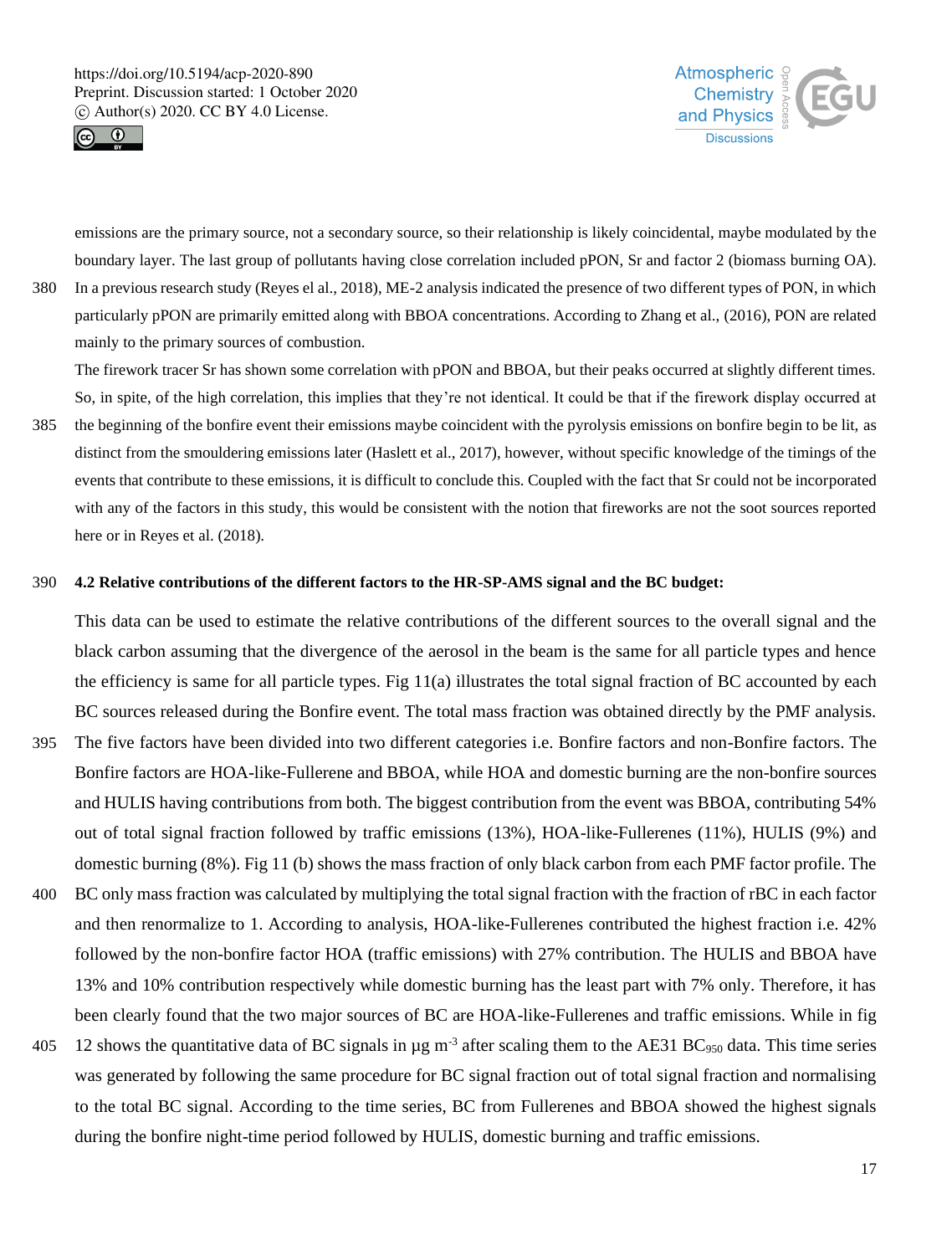



410



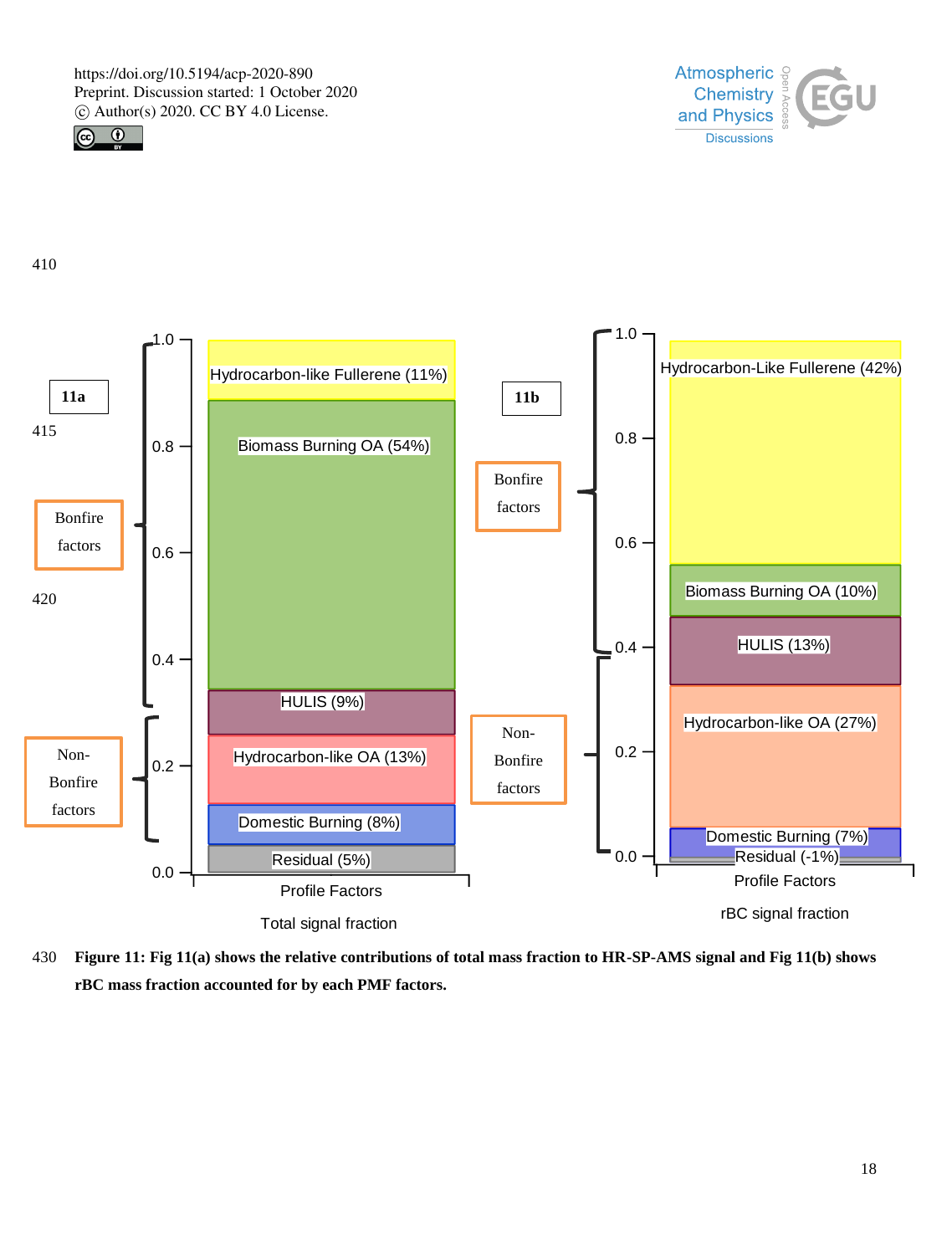





**Figure 12: The contributions of BC signals in µg/m<sup>3</sup>after normalising it to the concentrations of BC<sup>950</sup> from**  435 **aethalometer (AE31) (Reyes et al, 2018).**

## **5 Conclusion**

This study has shown that for the first time, the inclusion of fullerene data in PMF applied to HR-SP-AMS data can be used to apportion soot into five sources. The five soot sources can be divided into bonfire night factors (HOA-like Fullerene, HULIS, BBOA) and non-bonfire night factors (i.e. domestic wood burning, hydrocarbon-440 like organic aerosol and some HULIS). Metals were also observed at the time of fireworks display such as Fe, Ti and Cs and Sr. But Sr was most unambiguously associated with the fireworks, due to the fact, that there is no other source of Sr signal present outside of Bonfire night. metal was taken as a tracer for the fireworks. The addition of fullerene signals and increasing the model error value from 0 to 0.10 reduces the uncertainty/error in the PMF factor solution and provides the best factorisation results. The fullerene data was successfully incorporated into

445 rBC signals and linked with the bonfire emissions directly while Sr metal signals did not incorporate into rBC or any other factors, implying it was not contributing as a source. Also, the inclusion of Fullerene signals also helped to differentiate between different factors. The results correlate well with the other BC and soot proxies provided by other instruments presented in previous papers and can be used to estimate the relative contributions of the different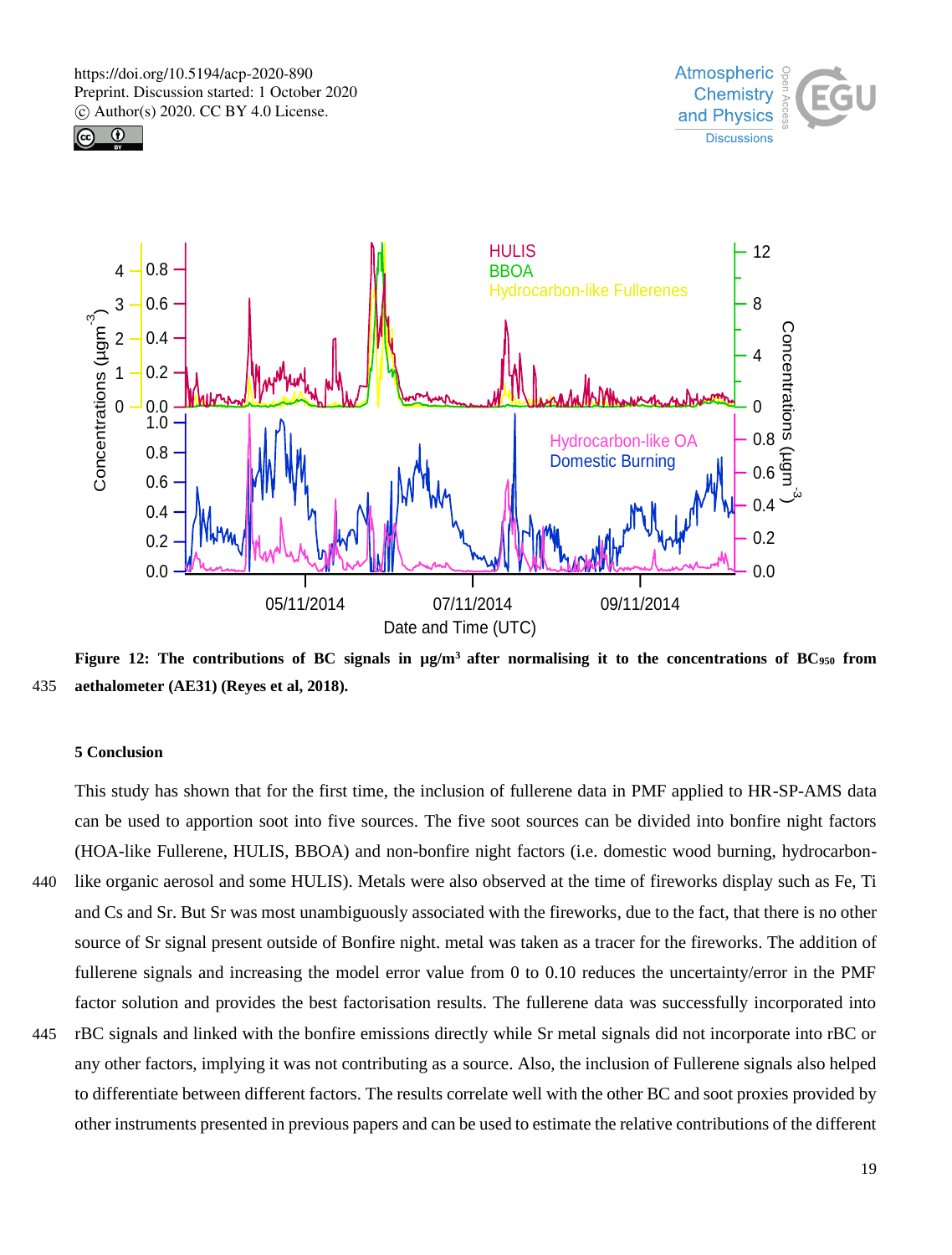



sources to total BC. This technique will be useful in the future studies to better differentiate between the different 450 soot sources in complex polluted environments.

### **6 References**

Aiken, A. C., DeCarlo, P. F., and Jimenez, J. L.: Elemental Analysis of Organic Species with Electron Ionization High-Resolution Mass Spectrometry. Anal. Chem., 79, 8350– 8358. 2007.

- Aiken, A. C., Salcedo, D., Cubison, M. J., Huffman, J. A., DeCarlo, P. F., Ulbrich, I. M., Docherty, K. S., Sueper, D., Kimmel, 455 J. R., Worsnop, D. R., Trimborn, A., Stone, E. A., Schauer, J. J., Volkamer, R., Fortner, E., De Foy, B., Wang, J., Laskin, A., Shutthanandan, V., Zheng, J., Zhang, R., Gaffney, J. S., Marley, N. A., Paredes-Miranda, G., Arnott, W. P., Molina, L. T., Sosa, G., and Jimenez, J. L.: Mexico City Aerosol Analysis During MILAGRO Using High Resolution Aerosol Mass Spectrometry at the Urban Supersite (T0) -- Part 1: Fine Particle Composition and Organic Source Apportionment, Atmos. Chem. Phys., 9, 6949–6981, doi:10.5194/acp-9-6633-2009, 2009.
- 460 Aiken, A. C., de Foy, B., Wiedinmyer, C., DeCarlo, P. F., Ulbrich, I. M., Wehrli, M. N., Szidat, S., Prevot, A. S. H., Noda, J., Wacker, L., Volkamer, R., Fortner, E., Wang, J., Laskin, A., Shutthanandan, V., Zheng, J., Zhang, R., Paredes-Miranda, G., Arnott, W. P., Molina, L. T., Sosa, G., Querol, X., and Jimenez, J. L.: Mexico City Aerosol Analysis During MILAGRO Using High Resolution Aerosol Mass Spectrometry at the Urban Supersite (T0) – Part 2: Analysis of the Biomass Burning Contribution and the Non-Fossil Carbon Fraction, Atmos. Chem. Phys., 10, 5315–5341, doi: 10.5194/acp-10-5315-2010, 2010.
- 465 Alfarra, M. R., Prevot, A. S. H., Szidat, S., Sandradewi, J., Weimer, S., Lanz, V. A., Schreiber, D., Mohr, M., and Baltensperger, U.: Identification of the mass spectral signature of organic aerosols from wood burning emissions, Environ. Sci. Technol., 41, 5770-5777, 10.1021/Es062289b, 2007.

Barescut, J.C., Gariel, J.C., Péres, J.M., Olivier, A., Tenailleau, L., Baron, Y., Maro, D. and Fontugne, M.: Measurement of the carbon 14 activity at natural level in air samples. Radioprotection, 40(S1), S791-S796, 2005.

- 470 Bond, T. C., C. Zarzycki, M. G. Flanner, and Koch, D. M.: Quantifying immediate radiative forcing by black carbon and organicmatter with the Specific Forcing Pulse,Atmos. Chem. Phys.,11(4),1505–1525, doi:10.5194/acp-11-1505-201, 2011. Borduas, N., Place, B., Wentworth, G. R., Abbatt, J. P. D., & Murphy, J. G.: Solubility and reactivity of HNCO in water: Insights into HNCO's fate in the atmosphere. Atmospheric Chemistry and Physics, 16(2), 703–714. https://doi.org/10.5194/acp-16-703-2016, 2016.
- 475 Buchner N, Ale-Agha N, Jakob S, Sydlik U, Kunze K, and Unfried K, et al.: Unhealthy diet and ultrafine carbon black particles induce senescence and disease associated phenotypic changes. Exp Gerontol, 48(1), 8–16, 2013. Bruns, E. A., Perraud, V., Zelenyuk, A., Ezell, M. J., Johnson, S. N., Yu, Y., Imre, D., Finlayson-Pitts, B. J., and Alexander, M. L.: Comparison of ftir and particle mass spectrometry for the measurement of particulate organic nitrates, Environ. Sci. Technol., 44, 1056–1061, https://doi.org/10.1021/es9029864, 2010.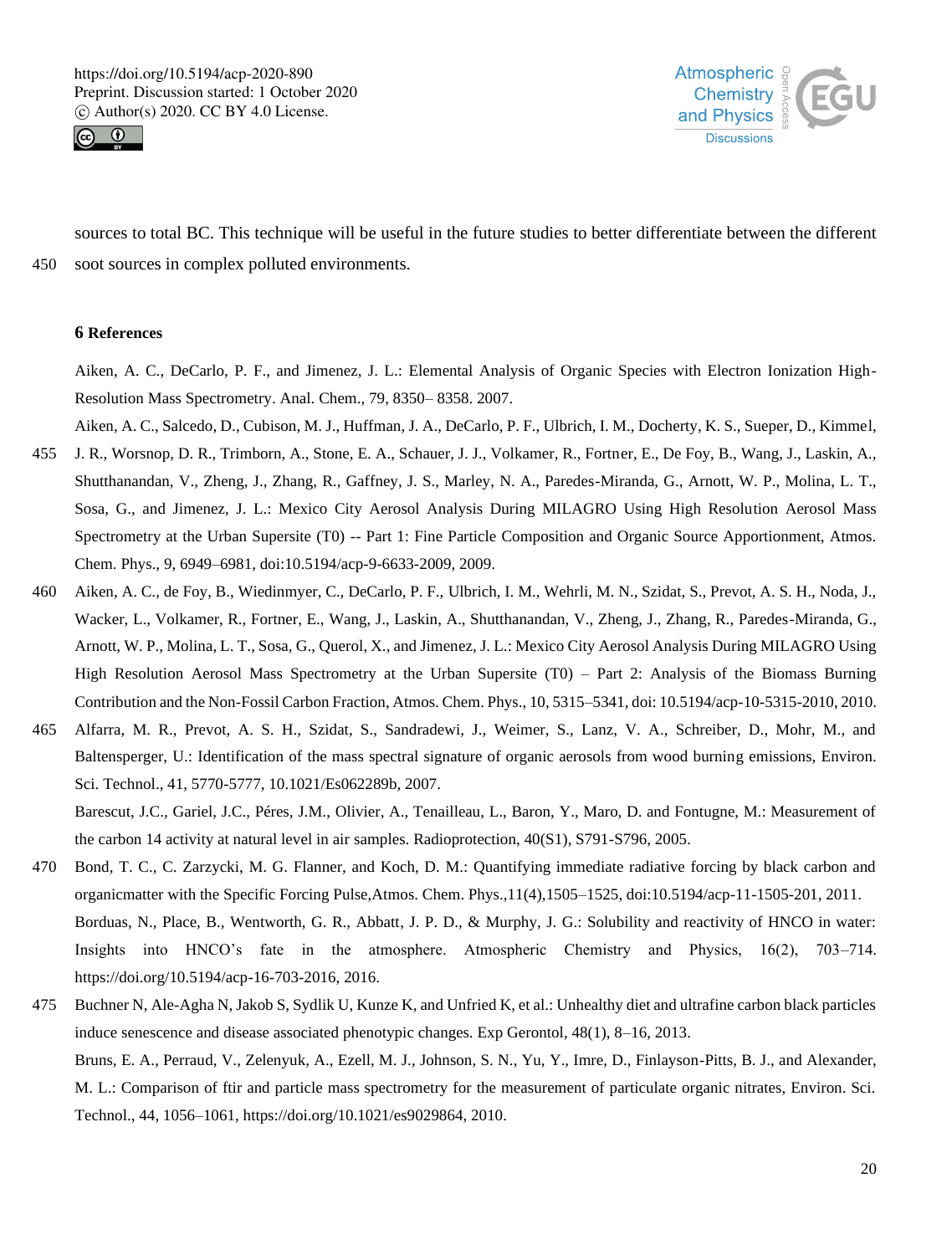Phys., 10:11545–11563, 2010.





- 480 Calace, N., Petronio, B. M., Cini, R., Stortini, A. M., Pampaloni, B., and Udisti, R.: Humic marine matter and insoluble materials in Antarctic snow, Int. J. Environ. Anal. Chem., 79, 331–348, 2001.
	- Canagaratna, M. R., Jayne, J. T., Ghertner, D. A., Herndon, S., Shi, Q., Jimenez, J. L., Silva, P. J., Williams, P., Lanni, T., Drewnick, F., Demerjian, K. L., Kolb, C. E., and Worsnop, D. R.: Chase studies of particulate emissions from in-use new york city vehicles, Aerosol Sci. Tech., 38, 555–573, https://doi.org/10.1080/02786820490465504, 2004.
- 485 Canonaco, F., Crippa, M., Slowik, J. G., Baltensperger, U., and Prévôt, A. S. H.: SoFi, an IGOR-based interface for the efficient use of the generalized multilinear engine (ME- 2) for the source apportionment: ME-2 application to aerosol mass spectrometer data, Atmos. Meas. Tech., 6, 3649–3661, https://doi.org/10.5194/amt-6-3649-2013, 2013. Cao, J., Xu, H., Xu, Q., Chen, B. and Kan, H.: Fine particulate matter constituents and cardiopulmonary mortality in a heavily

polluted Chinese city Environ. Health Perspect., 120 (3), 373-378, 2012.

- 490 Cavalli, F., Facchini, M. C., Decesari, S., Mircea, M., Emblico, L., Fuzzi, S., Ceburnis, D., Yoon, Y. J., O'Dowd, C. D., Putaud, J. P., and Dell'Acqua, A.: Advances in characterization of size-resolved organic matter in marine aerosol over the North Atlantic, J. Geophys. Res.-Atmos., 109, D24215, doi:10.1029/2004JD005137, 2004. Chirico, R., DeCarlo, P. F., Heringa, M. F., Tritscher, T., Richter, R., Prevot, A. S. H., Dommen, J., Weingartner, E., Wehrle,
- G., Gysel, M., Laborde, M., and Baltensperger, U.: Impact of Aftertreatment Devices on Primary Emissions and Secondary 495 Organic Aerosol Formation Potential from in-use Diesel Vehicles: Results from Smog Chamber Experiments. Atmos. Chem.
	- Cini, R., Innocenti, N. D., Loglio, G., Oppo, C., Orlandi, G., Stortini, A. M., Tesei, U., and Udisti, R.: Air-sea exchange: Sea salt and organic micro components in Antarctic snow, Int. J. Environ. Anal. Chem., 63, 15–27, 1996.

Cini, R., Innocenti, N. D., Loglio, G., Stortini, A. M., and Tesei, U.: Spectrofluorometric Evidence of The Transport Of Marine 500 Organic-Matter In Antarctic Snow Via Air-Sea Interaction, Int. J. Environ. Anal. Chem., 55, 285–295, 1994.

- Cooke, W. F., C. Liousse, H. Cachier, and Feichter, J.: Construction of a  $1^\circ$  X  $1^\circ$  fossil fuel emission data set for carbonaceous aerosol and implementation and radiative impact in the ECHAM4 model, J. Geophys.Res.,104(D18), 22137–22162, 1999. Carslaw, D.C. and Ropkins, K.: Openair—an R package for air quality data analysis. Environmental Modelling & Software, 27, 52-61, 2012.
- 505 Crippa, M., Canonaco, F., Lanz, V. A., Äijälä, M., Allan, J. D., Carbone, S., Capes, G., Ceburnis, D., Dall'Osto, M., Day, D. A., De- Carlo, P. F., Ehn, M., Eriksson, A., Freney, E., Hildebrandt Ruiz, L., Hillamo, R., Jimenez, J. L., Junninen, H., Kiendler-Scharr, A., Kortelainen, A.-M., Kulmala, M., Laaksonen, A., Mensah, A. A., Mohr, C., Nemitz, E., O'Dowd, C., Ovadnevaite, J., Pandis, S. N., Petäjä, T., Poulain, L., Saarikoski, S., Sellegri, K., Swietlicki, E., Tiitta, P., Worsnop, D. R., Baltensperger, U., and Prévôt, A. S. H.: Organic aerosol components derived from 25 AMS data sets across Europe using a
- 510 consistent ME-2 based source apportionment approach, Atmos. Chem. Phys., 14, 6159– 6176, https://doi.org/10.5194/acp-14- 6159-2014, 2014.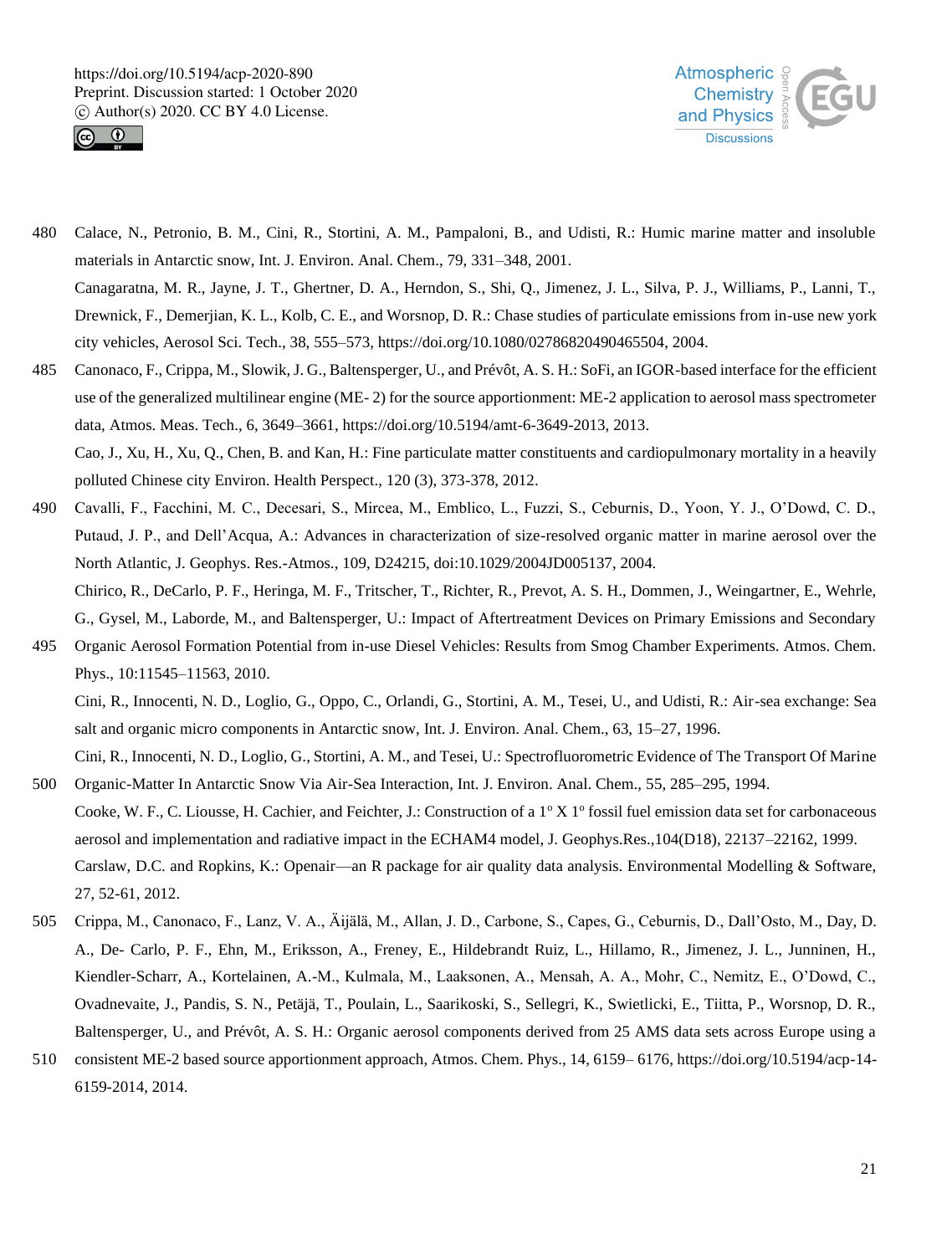



Clark, H.: New directions. Light blue touch paper and retire, Atmos. Environ., 31, 2893–2894, https://doi.org/10.1016/s1352- 2310(97)88278-7, 1997.

Colbeck, I. and Chung, M.-C.: Ambient aerosol concentrations at a site in se england during bonfire night 1995, J. Aerosol 515 Sci., 27, Supplement 1, S449–S450, https://doi.org/10.1016/0021- 8502(96)00297-2, 1996.

- Collaud Coen, M., Weingartner, E., Apituley, A., Ceburnis, D., Fierz-Schmidhauser, R., Flentje, H., Henzing, J. S., Jennings, S. G., Moerman, M., Petzold, A., Schmid, O., and Baltensperger, U.: Minimizing light absorption measurement artifacts of the Aethalometer: evaluation of five correction algorithms, Atmos. Meas. Tech., 3, 457-474, 10.5194/amt-3-457-2010, 2010.
- Comero, S., Capitani, L. and Gawlik, B.M.: Positive Matrix Factorisation (PMF)–An introduction to the chemometric 520 evaluation of environmental monitoring data using PMF. Office for Official Publications of the European Communities, Luxembourg, 59, 2009.

Dachs, J. and Eisenreich, S.J.: Adsorption onto aerosol soot carbon dominates gas-particle partitioning of polycyclic aromatic hydrocarbons Environ. Sci. Technol., 34, 3690-3697, 2000.

De Carlo, P F, Kimmel, J R, Trimborn, A, Northway, M J, Jayne, J T, Aiken, A C,Gonin, M, Fuhrer, K, Horvath, T, Docherty, 525 K S, Worsnop, D R, & Jimenez, J L.: Fielddeployable, high-resolution, time-of-flight aerosol mass spectrometer. Analytical

chemistry, 78, 8281–8289. 2006. Dyke, P., Coleman, P. & James, R.: Dioxins in ambient air, bonfire night 1994.Chemosphere, 34 (5–7), 1191–1201. 1997. Farrar, N. J., Smith, K. E. C., Lee, R. G. M., Thomas, G. O., Sweetman, A. J., and Jones, K. C.: Atmospheric emissions of polybrominated diphenyl ethers and other persistent organic pollutants during a major anthropogenic combustion event,

- 530 Environ. Sci. Technol., 38, 1681–1685, https://doi.org/10.1021/es035127d, 2004. FORTNER, E. C., BROOKS, W. A., ONASCH, T. B., CANAGARATNA, M. R., MASSOLI, P., JAYNE, J. T., FRANKLIN, J. P., KNIGHTON, W. B., WORMHOUDT, J., WORSNOP, D. R., KOLB, C. E. & HERNDON, S. C. 2012. Particulate Emissions Measured During the TCEQ Comprehensive Flare Emission Study. Industrial & Engineering Chemistry Research, 51, 12586-12592.
- 535 Gerhardt, P., Loffler, S. and K. H. Homann, "The formation of polyhedral carbon ions in fuel-rich acetylene and benzene flames," in: 22nd Symp. (Int.) on Combustion, Combustion Inst., Pittsburgh, 395–401, 1988. Gelencser, A., Hoffer, A., Krivacsy, Z., Kiss, G., Molnar, A., and Meszaros, E.: On the possible origin of humic matter in fine continental aerosol, J. Geophys. Res.-Atmos., 107, D12 4137, doi:10.1029/2001JD001299, 2002. Graber, E. R., and Rudich, Y.: Atmospheric HULIS: How Humic-Like are They? A Comprehensive and Critical Review.
- 540 Atmos. Chem. Phys., 6:729–753, 2006. Grahame TJ, and Schlesinger RB.: Cardiovascular health and particulate vehicular emissions: a critical evaluation of the evidence. Air Quality, Atmosphere and Health, 1:3–27, 2010.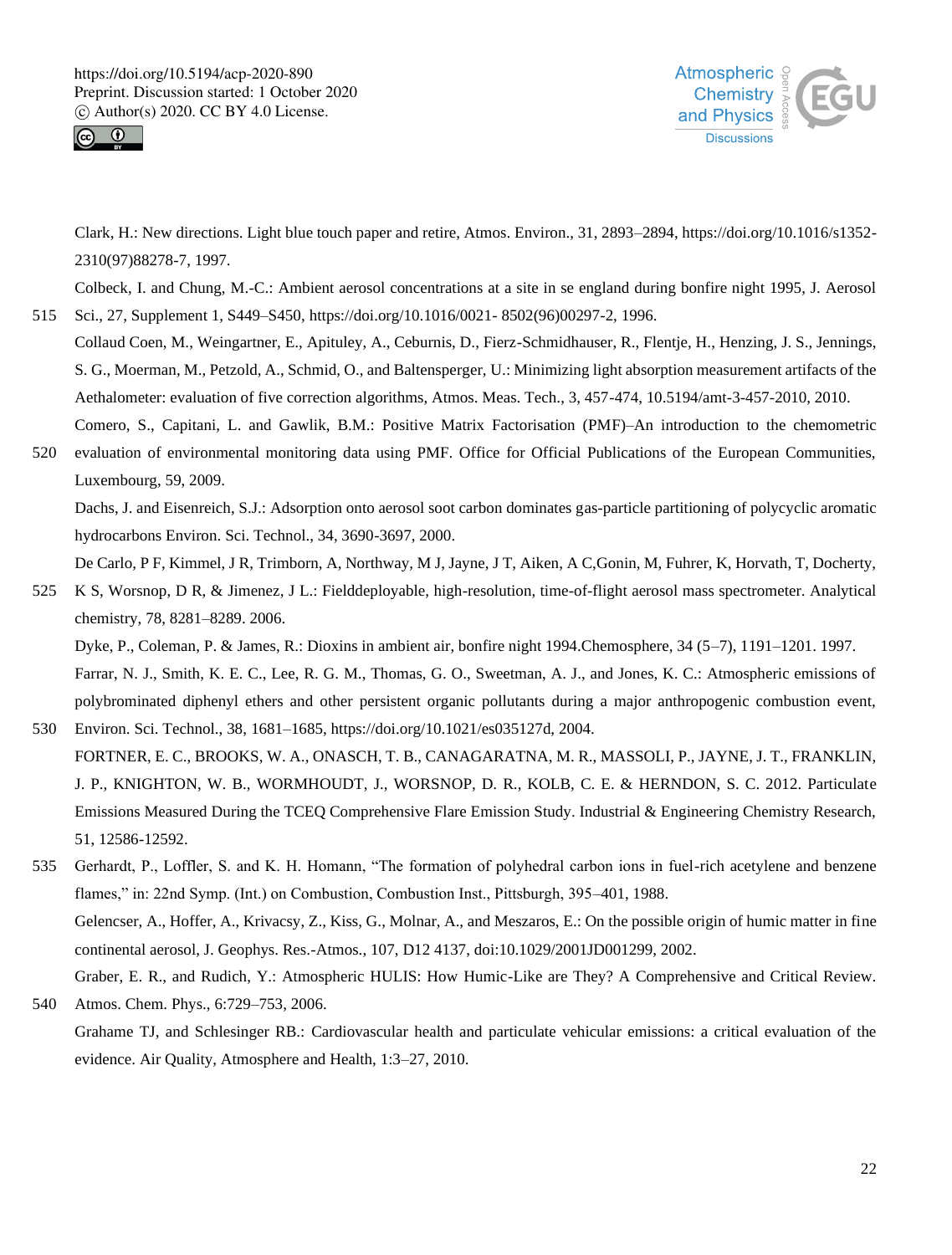



Graham, B., Mayol-Bracero, O. L., Guyon, P., Roberts, G. C., Decesari, S., Facchini, M. C., Artaxo, P., Maenhaut, W., Koll, P. and Andreae, M. O.: Water-soluble organic compounds in biomass burning aerosols over Amazonia - 1. Characterization 545 by NMR and GC-MS, J. Geophys. Res.-Atmos., 107, D20 8047, doi:10.1029/2001JD000336, 2002.

- Hansen, A. D. A., Rosen, H. and Novakov, T.: The Aethalometer An instrument for the real-time measurement of optical absorption by aerosol particles. The Science of the Total Environment. 36, 191-196, 1984. HASLETT, S. L., THOMAS, J. C., MORGAN, W. T., HADDEN, R., LIU, D., ALLAN, J. D., WILLIAMS, P. I., SEKOU, K., LIOUSSE, C. & COE, H.: Highly-controlled, reproducible measurements of aerosol emissions from African biomass
- 550 combustion. Atmos. Chem. Phys. Discuss., 1-33, 2017. Hellborg, R., Faarinen, M., Kiisk, M., Magnusson, C. E., Persson, P., Skog, G., and Stenström, K.: Accelerator mass spectronomy-an overview. Vacuum. 70, 365-372, 2003. Hoffer, A., G. Kiss, M. Blazso, and Gelencser, A.: Chemical characterization of humic-like substances (HULIS) formed from a lignin-type precursor in model cloud water, Geophys. Res. Lett., 31, 2004.
- 555 Highwood, E.J. and Kinnersley, R.P., 2006. When smoke gets in our eyes: The multiple impacts of atmospheric black carbon on climate, air quality and health. Environment international, 32(4), pp.560-566.Hung, H. M., Katrib, Y., and Martin, S. T.: Products and mechanisms of the reaction of oleic acid with ozone and nitrate radical, J. Phys. Chem. A, 109, 4517–4530, 2005. Jang, M. S., Carroll, B., Chandramouli, B., and Kamens, R. M.: Particle growth by acid-catalyzed heterogeneous reactions of organic carbonyls on preexisting aerosols, Environ. Sci. Technol., 37, 3828–3837, 2003.
- 560 Jang, M. S., Czoschke, N. M., Lee, S., and Kamens, R. M.: Heterogeneous atmospheric aerosol production by acid-catalyzed particle-phase reactions, Science, 298, 814–817, 2002. Janssen, N.A. and Joint, W.H.O.: *Health effects of black carbon* (pp. 1-86). Copenhagen: WHO Regional Office for Europe, 2012.

Jathar, S. H., Heppding, C., Link, M. F., Farmer, D. K., Akherati, A., Kleeman, M. J., et al.: Investigating diesel engines as an

565 atmospheric source of isocyanic acid in urban areas. Atmospheric Chemistry and Physics, 17(14), 8959–8970. https://doi.org/10.5194/acp-17- 8959-2017, 2017.

Kiss, G., E. Tombacz, B. Varga, T. Alsberg, and Persson, L.: Estimation of the average molecular weight of humic-like substances isolated from fine atmospheric aerosol,Atmos. Environ.,37(27), 3783–3794, doi:10.1016/S1352-2310(03)00468- 0, 2003.

- 570 Le Breton, M., Bacak, A., Muller, J. B. A., O'Shea, S. J., Xiao, P., Ashfold, M. N. R., Cooke, M. C., Batt, R., Shallcross, D. E., Oram, D. E., Forster, G., Bauguitte, S. J.-B., Palmer, P. I., Parrington, M., Lewis, A. C., Lee, J. D., and Percival, C. J.: Airborne hydrogen cyanide measurements using a chemical ionisation mass spectrometer for the plume identification of biomass burning forest fires, Atmos. Chem. Phys., 13, 9217–9232, https://doi.org/10.5194/acp-13-9217-2013, 2013. Lemieux, P.M., Lutes, C.C., & Santoianni, D.A.: Emissions of organic air toxics from open burning: a comprehensive review.
- 575 Prog. Energy Combust. Sci. 30 (1), 1–32, 2004.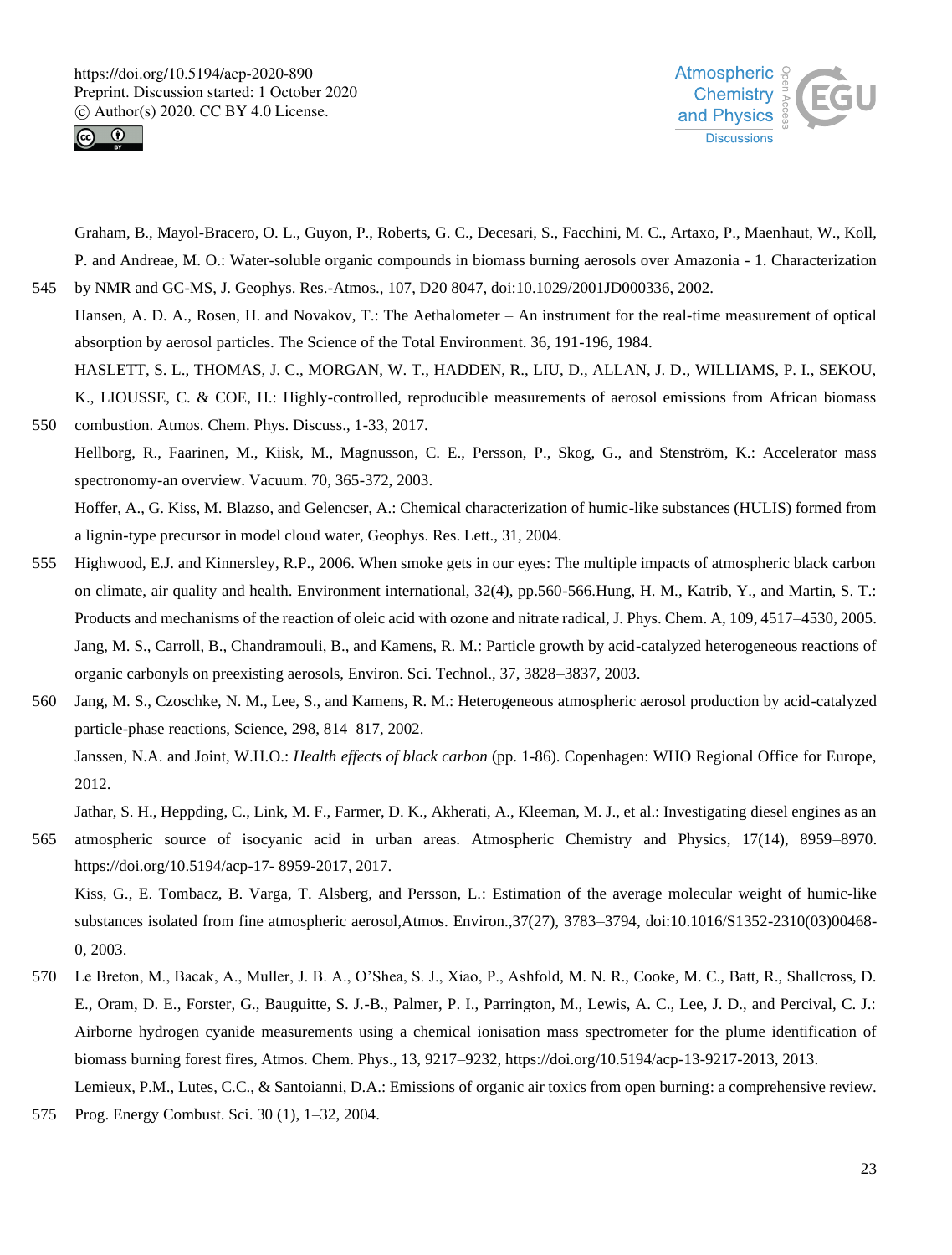



Liu, D., Whitehead, J., Alfarra, M. R., Reyes-Villegas, E., Spracklen, D. V., Reddington, C. L., Kong, S., Williams, P. I., Ting, Y.-C., Haslett, S., Taylor, J. W., Flynn, M. J., Morgan, W. T., McFiggans, G., Coe, H., and Allan, J. D.: Black-carbon absorption enhancement in the atmosphere determined by particle mixing state, Nat. Geosci., 10, 184–188, https://doi.org/10.1038/ngeo2901, 2017.

580 Lin, P., Huang, X.-F., He, L.-Y., and Yu, J.-Z.: Abundance and size distribution of HULIS in ambient aerosols at a rural site in South China, J. Aerosol Sci., 41, 74–87, 2010.

Lobert, J.M., Keene, W.C., Logan, J.A. and Yevich, R.: Global chlorine emissions from biomass burning: Reactive chlorine emissions inventory. Journal of Geophysical Research: Atmospheres, 104 (D7), 8373-8389, 1999.

Mari, M. et al.: Inferences over the sources and processes affecting polycyclic aromatic hydrocarbons in the atmosphere 585 derived from measured data. Science of the Total Environment, 408(11), 2387–2393, 2010.

Martinsson, J.: Using the Aethalometer for Source Apportionment of Carbonaceous Aerosols. Lund University, Division of Nuclear Physics, 2014.

Mayol-Bracero, O. L., Guyon, P., Graham, B., Roberts, G., Andreae, M. O., Decesari, S., Facchini, M. C., Fuzzi, S., and Artaxo, P.: Water-soluble organic compounds in biomass burning aerosols over Amazonia – 2. Apportionment of the chemical

590 composition and importance of the polyacidic fraction, J. Geo phys. Res.-Atmos., 107, D20 8091, doi:10.1029/2001JD000522, 2002.

McFiggans, G., Alfarra, M. K., Allan, J., Bower, K., Coe, H., Cubison, M., Topping, D., Williams, P., Decesari, S., Facchini, C., and Fuzzi, S.: Simplification of the representation of the organic component of atmospheric particulates, Faraday Discuss., 130, 341-362, 10.1039/b419435g, 2005.

595 Mclain, J.: Pyrotechnics: From the viewpoint of solid-state chemistry (Book). Philadelphia, Pa., Franklin Institute Press, 1980.252, 1980.

Mukai, H., and Ambe, Y.: Characterization of a Humic Acid-Like Brown Substance in Airborne Particulate Matter and Tentative Identification of its Origin. Atmos. Environ., 20:813–819, 1986.

Onasch, T.B., Trimborn, A., Fortner, E.C., Jayne, J.T., Kok, G.L., Williams, L.R., Davidovits, P. and Worsnop, D.R.: Soot 600 particle aerosol mass spectrometer: development, validation, and initial application. Aerosol Science and Technology, 46(7), 804-817. 2012.

Paatero, P., and Tapper, U.: Positive matrix factorization: A non-negative factor model with optimal utilization of error estimates of data values, Environmetrics, 5, 111-126. 1994.

Paatero, P., Hopke, P. K., Song, X. H., and Ramadan, Z.: Understanding and Controlling Rotations in Factor Analytic Models, 605 Chemom. Intell. Lab. Syst., 60, 253–264, 2002.

Paatero P. and Hopke P.K.: Discarding or down-weighting high-noise variables in factor analytic models. Analytica Chimica Acta, 490, 277–289, 2003.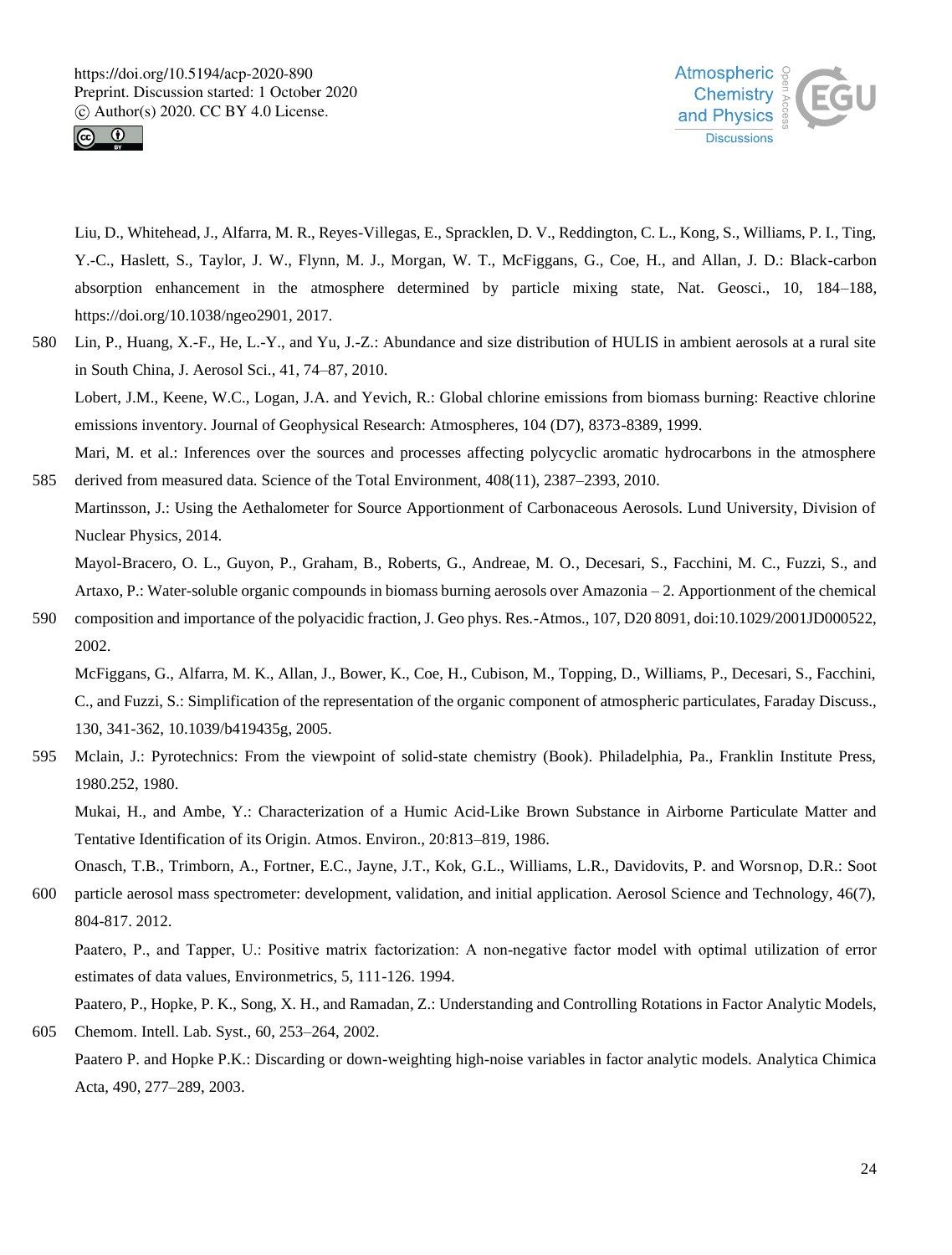



Pongpiachan, S. et al.: Assessing risks to adults and preschool children posed by PM2.5- bound polycyclic aromatic hydrocarbons (pahs) during a biomass burning episode in Northern Thailand. Science of the Total Environment, 508, 435– 610 444, 2015.

Priestley, M., Le Breton, M., Bannan, T. J., Leather, K. E., Bacak, A., Allan, J. D., Brazier, T., Reyes-Villegas, E., Shallcross, B. M. A., Khan, M. A., De Vocht, F., Shallcross, B. M., Brazier, T., Khan, M. A., Allan, J., Shallcross, D. E., Coe, H., and Percival, C. J.: Manchester, uk bonfire night 2014: Air quality and emission ratios during an anthropogenic biomass burning event using a time of flight chemical ionisation mass spectrometer, in preparation, 2018.

615 Priestley, M., Breton, M.L., Bannan, T.J., Leather, K.E., Bacak. A., Reyes-Villegas. E., Vocht, F.D., Shallcross, B.M.A., Brazier, T., Khan, M.A., Allan, J., Shallcross, D.E., Coe, H., & Percival, C.J.: Observations of isocyanate, amide, nitrate and nitro compounds from an anthropogenic biomass burning event using a ToF-CIMS, Journal of Geophysical Research Atmospheres, 2018.

Reyes-Villegas, E., Green, D. C., Priestman, M., Canonaco, F., Coe, H., Prévôt, A. S. H., and Allan, J. D.: Organic aerosol 620 source apportionment in London 2013 with ME-2: exploring the solution space with annual and seasonal analysis, Atmos. Chem. Phys., 16, 15545–15559, https://doi.org/10.5194/acp-16-15545- 2016, 2016.

Reyes-Villegas, E., Priestley, M., Ting, Y.-C., Haslett, S., Bannan, T., Le Breton, M., Williams, P. I., Bacak, A., Flynn, M. J., Coe, H., Percival, C., and Allan, J. D.: Simultaneous aerosol mass spectrometry and chemical ionisation mass spectrometry measurements during a biomass burning event in the UK: insights into nitrate chemistry, Atmos. Chem. Phys., 18, 4093-4111, 625 2018.

Sarkar, C., Sinha, V., Kumar, V., Rupakheti, M., Panday, A., Mahata, K. S., et al.: Overview of VOC emissions and chemistry 630 from PTR-TOF-MS measurements during the SusKat-ABC campaign: High acetaldehyde, isoprene and isocyanic acid in wintertime air of the Kathmandu Valley. Atmospheric Chemistry and Physics, 16(6), 3979–4003. https://doi.org/10.5194/acp-16- 3979-2016, 2016.

Shi, Y.L., Zhang, N., Gao, J.M., Li, X., & Cai, Y.Q.: Effect of fireworks display on perchlorate in air aerosols during the Spring Festival. Atmos. Environ. 45 (6), 1323–1327, 2011.

- 635 Simoneit, B. R. T.: Eolian particulates from oceanic and rural areas their lipids fulvic and humic acids and residual carbon, in: Advances in Organic Geochemistry, edited by Douglas, A. G. and Maxwell, J. R., Pergamon Press, Oxford, 343–352, 1980. Sun, Y.L., Wang, Z.F., Fu, P.Q., Yang, T., Jiang, Q., Dong, H.B., Li, J. and Jia, J.J.: Aerosol composition, sources and processes during wintertime in Beijing, China. Atmospheric Chemistry and Physics, 13(9), pp.4577-4592, 2013. Tolocka, M. P., Jang, M., Ginter, J. M., Cox, F. J., Kamens, R. M., and Johnston, M. V.: Formation of oligomers in secondary
- 640 organic aerosol, Environ. Sci. Technol., 38, 1428–1434, 2004.

Sandradewi, J., Prévôt, A.S., Szidat, S., Perron, N., Alfarra, M.R., Lanz, V.A., Weingartner, E. and Baltensperger, U.R.S.: Using aerosol light absorption measurements for the quantitative determination of wood burning and traffic emission contributions to particulate matter. Environmental science & technology, 42(9), 3316-3323, 2008.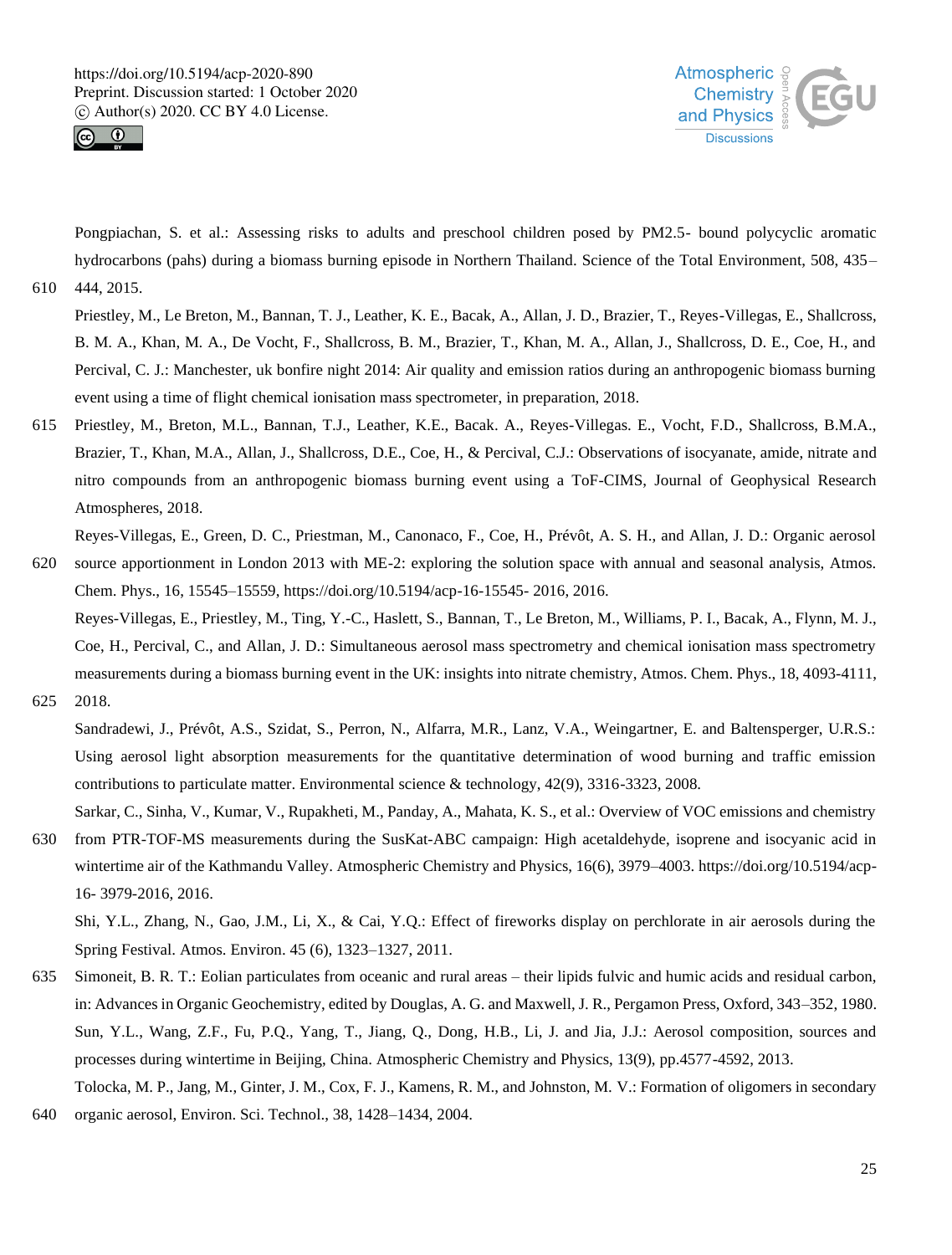



Ulbrich, I. M., Canagaratna, M. R., Zhang, Q., Worsnop, D. R., and Jimenez, J. L.: Interpretation of organic components from Positive Matrix Factorization of aerosol mass spectrometric data, Atmospheric Chemistry and Physics, 9, 2891–2918, doi: www.atmos-chem-phys.net/9/2891/2009/, 2009.

US Environmental Protection Agency.: Report to Congress on Black Carbon March 2012 Department of the Interior, 645 Environment, and Related Agencies Appropriations Act, 2010, 2012.

Wang, L. W., Wen, L., Xu, C. H., Chen, J. M., Wang, X. F., Yang, L. X., Wang, W. X., Yang, X., Sui, X., Yao, L., and Zhang, Q. Z.: Hono and its potential source particulate nitrite at an urban site in north china during the cold season, Sci. Total Environ., 538, 93–101, https://doi.org/10.1016/j.scitotenv.2015.08.032, 2015.

Woodward-Massey, R., Taha, Y. M., Moussa, S. G., & Osthoff, H. D.: Comparison of negative-ion proton-transfer with iodide

650 ion chemical ionization mass spectrometry for quantification of isocyanic acid in ambient air. Atmospheric Environment, 98, 693–703. Retrieved from http://www.sciencedirect.com/science/article/pii/S1352231014007079, https://doi.org/10.1016/j.atmosenv.2014.09.014, 2014.

Zappoli, S., Andracchio, A., Fuzzi, S., Facchini, M. C., Gelencser, A., Kiss, G., Krivacsy, Z., Molnar, A., Meszaros, E., Hansson, H. C., Rosman, K., and Zebuhr, Y.: Inorganic, organic and macromolecular components of fine aerosol in different 655 areas of Europe in relation to their water solubility, Atmos. Environ., 33, 2733– 2743, 1999.

Zhang, X. L., Y. H. Lin, J. D. Surratt, P. Zotter, A. S. H. Prevot, & R. J. Weber.: Light absorbing soluble organic aerosol in Los Angeles and Atlanta: A contrast in secondary organic aerosol, Geophys. Res. Lett., 38, doi:10.1029/2011GL049385, 2011. Zhang, Q., Alfarra, M. R., Worsnop, D. R., Allan, J. D., Coe, H., Canagaratna, M. R., and Jimenez, J. L.: Deconvolution and Quantification of Hydrocarbon-Like and Oxygenated Organic Aerosols Based on Aerosol Mass Spectrometry. Environ. Sci. 660 Technol., 39:4938–4952, 2005.

Zhang, J. K., Cheng, M. T., Ji, D. S., Liu, Z. R., Hu, B., Sun, Y., and Wang, Y. S.: Characterization of submicron particles during biomass burning and coal combustion periods in Beijing, China, Sci. Total Environ., 562, 812–821, https://doi.org/10.1016/j.scitotenv.2016.04.015, 2016.

# **7 Authors Contribution**

665 Zainab Bibi performed the data analysis and wrote the paper. James D. Allan and Paul I. Williams designed the experiment and operated the SP-AMS. Ernesto Reyes Villegas, Michael Priestley and Carl Percival provided measurements and data from other instruments. Zainab Bibi was supervised by James D. Allan and Hugh Coe, with Ernesto Reyes Villegas and James Brooks assisting with PMF analysis.